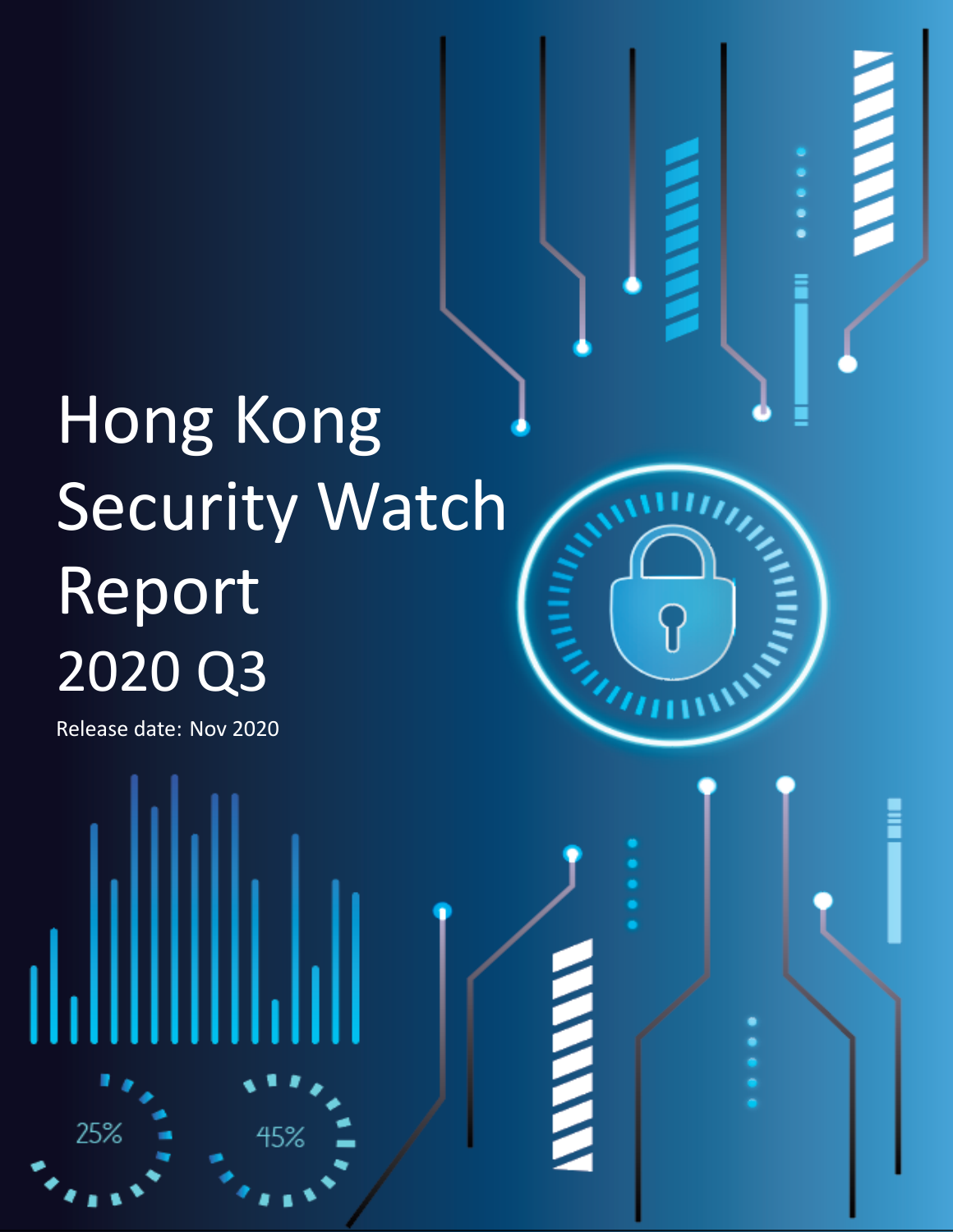

## **Foreword**

#### **Better Security Decision with Situational Awareness**

Nowadays, many networked digital devices, such as computers, smartphones, tablets, are being compromised without the user's knowledge. The data on them may be mined and exposed every day, and even be used for various criminal activities.

The Hong Kong Security Watch Report aims to raise public awareness of the problem of compromised systems in Hong Kong, enabling them to make better decision in information security. The data in this quarterly report focuses on the activities of compromised systems in Hong Kong which suffer from, or have participated in various types of cyber attacks, including web defacement, phishing, malware hosting, botnet command and control centres (C&C) or bots. "Computers in Hong Kong" refer to those whose network geolocation is Hong Kong, or the top level domain of their host name is ".hk".

#### **Capitalising on the Power of Global Intelligence**

This report is the result of collaboration between the Hong Kong Computer Emergency Response Team Coordination Centre (HKCERT) and global security researchers. Many security researchers have the ability to detect attacks against their own or clients' networks. Some will provide the collected information of IP addresses of attack source or web links of malicious activities to other information security organisations with an aim to collectively improve the overall security of the cyberspace. They have good practice in sanitising personal identifiable data before sharing the information.

HKCERT collects and aggregates such data about Hong Kong from multiple information sources for analysis with the Information Feed Analysis System (IFAS), a system developed by HKCERT. The information sources (Appendix 1) are very diverse and reliable, providing a balanced reflection of the security status of Hong Kong.

HKCERT remove duplicated events reported by multiple sources and use the following metrics for measurement to assure the quality of statistics.

| <b>Type of Attack</b> | <b>Metric used</b>                                                                        |
|-----------------------|-------------------------------------------------------------------------------------------|
| Defacement, Phishing, | Security events on unique URLs within the reporting period                                |
| Malware Hosting       |                                                                                           |
| Botnet (C&Cs)         | Security events on unique IP addresses within the reporting period                        |
| Botnet (Bots)         | Maximum daily count of security events on unique IP addresses within the reporting period |

#### Table 1: Types of Attack

#### **Better information better service**

HKCERT will continue to enhance this report with more valuable information sources and more in-depth analysis, and explore how to best use the data to enhance our services. *Please send your feedback via email (hkcert@hkcert.org).*

#### **LimitaƟons**

Data collected for this report come from multiple sources with different collection periods, presentation formats and their own limitations. The numbers from the report should be used as a reference only, and should neither be compared directly nor be regarded as a full picture of the reality.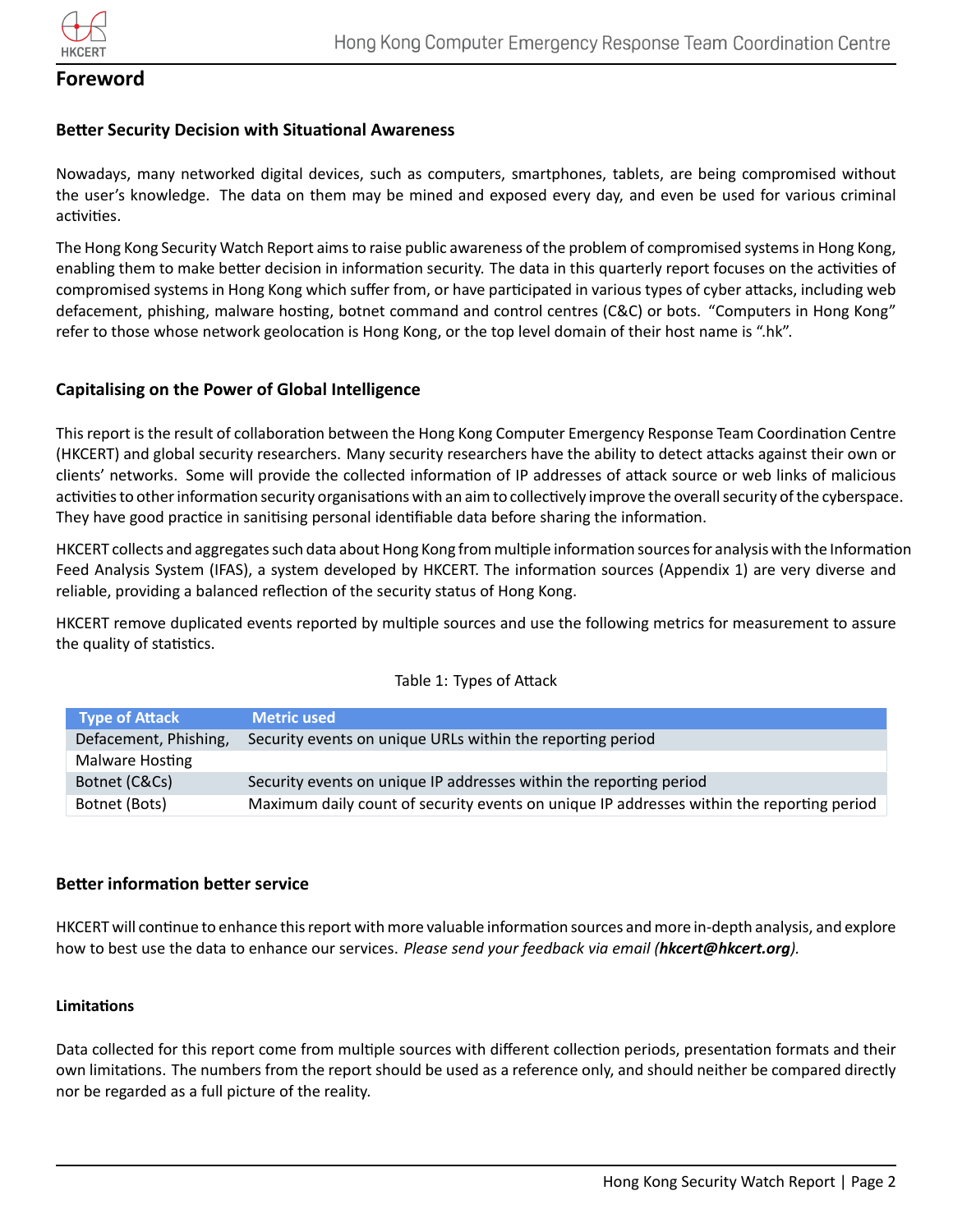

#### **Disclaimer**

Data may be subject to update and correction without notice. We shall not have any liability, duty or obligation for or relating to the content and data contained herein, any errors, inaccuracies, omissions or delays in the content and data, or for any actions taken in reliance thereon. In no event shall we be liable for any special, incidental or consequential damages, arising out of the use of the content and data.

#### **License**

The content of this report is provided under Creative Commons Attribution 4.0 International License. You may share and adopt the content for any purpose, provided that you attribute the work to HKCERT.

http://creativecommons.org/licenses/by/4.0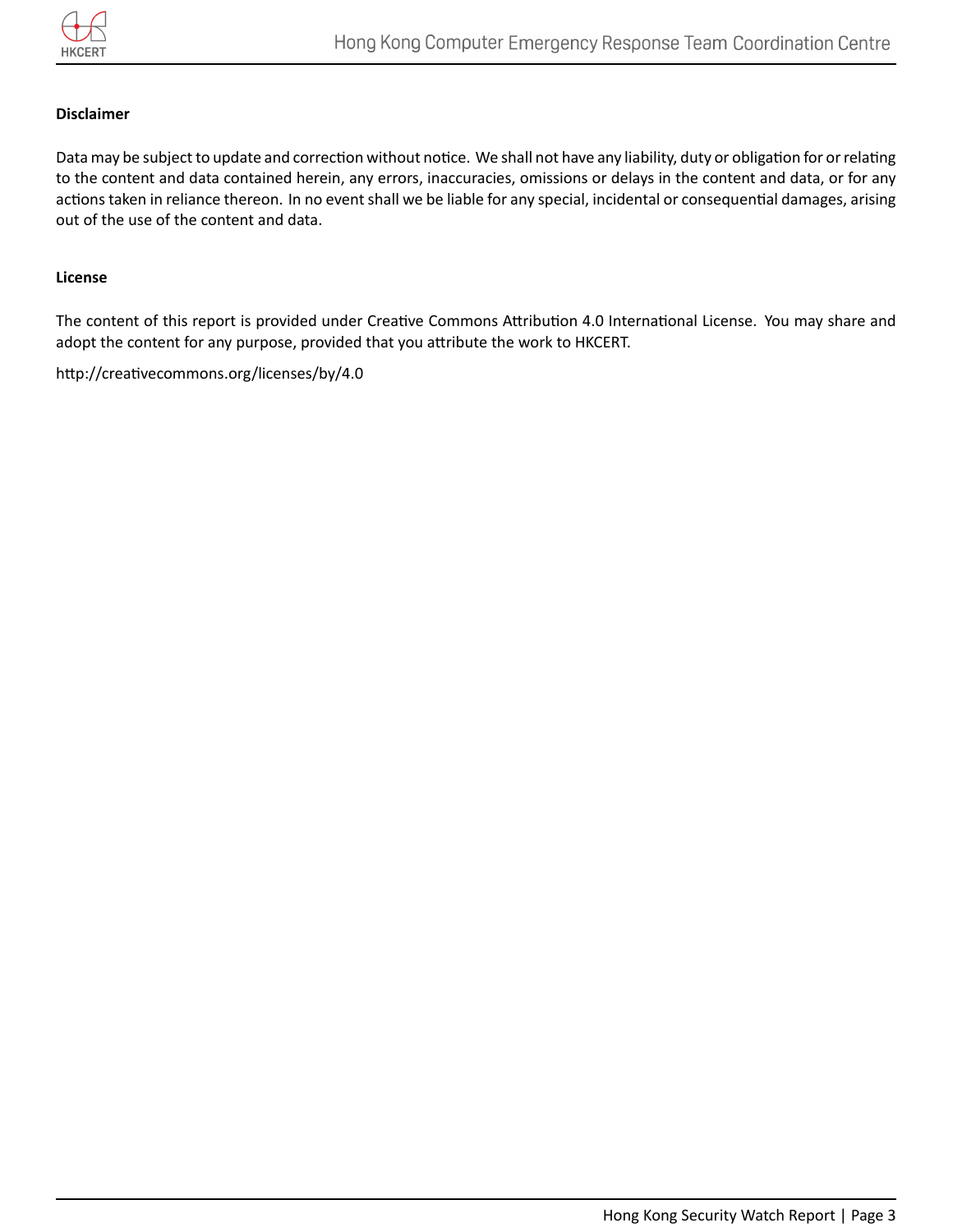

## <span id="page-3-0"></span>**Contents**

|             | <b>Report Highlights</b>                                | 5                    |  |  |  |  |
|-------------|---------------------------------------------------------|----------------------|--|--|--|--|
|             | <b>Report Details</b>                                   | 11                   |  |  |  |  |
| $\mathbf 1$ | <b>Defacement</b>                                       | 11<br>11             |  |  |  |  |
|             | 2 Phishing                                              | 14<br>14             |  |  |  |  |
| 3           | <b>Malware Hosting</b>                                  | 16<br>16             |  |  |  |  |
| 4           | <b>Botnet</b><br>4.2<br>4.2.1                           | 18<br>18<br>19<br>19 |  |  |  |  |
|             | <b>Appendix</b>                                         | 21                   |  |  |  |  |
|             | A Sources of information in IFAS<br>22                  |                      |  |  |  |  |
| B           | <b>Geolocation identification methods in IFAS</b><br>22 |                      |  |  |  |  |
|             | <b>C</b> Major Botnet Families                          | 23                   |  |  |  |  |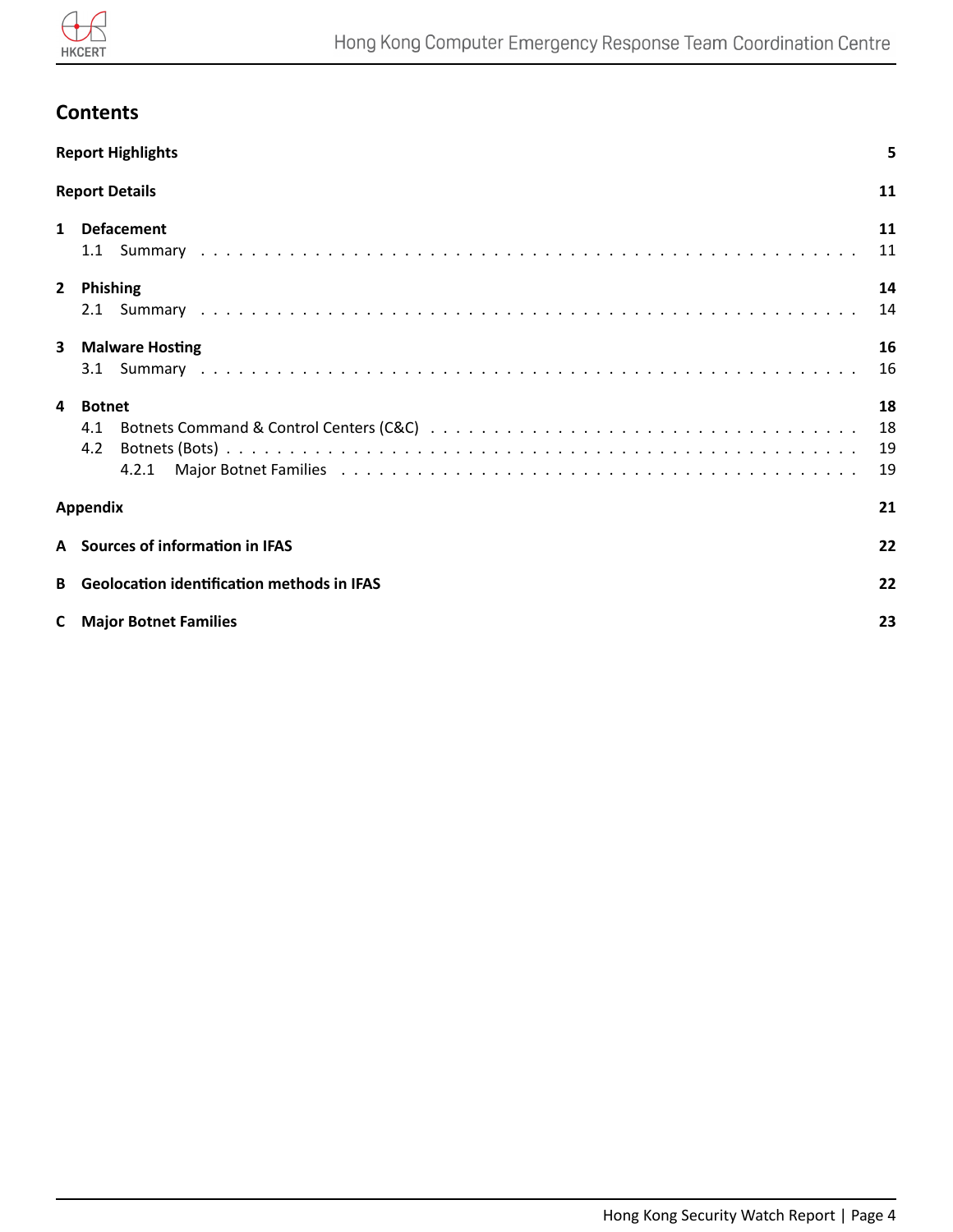

## **Report Highlights**

In 2020 Q3, there were 6,753 unique security events related to Hong Kong used for analysis in this report. Data were collected through IFAS $^1$  $^1$  with 10 sources of information $^2$  $^2$ , and not collected from the incident reports received by HKCERT.



# Trend of security events

#### Figure 1: Trend of security events

#### Table 2: Trend of security events

| <b>Event Type</b>      | 2019 Q3 | <b>2019 Q4</b> | 2020 Q1 | 2020 Q2 | 2020 Q3 |
|------------------------|---------|----------------|---------|---------|---------|
| Defacement             | 1,120   | 591            | 572     | 1,062   | 571     |
| Phishing               | 849     | 257            | 399     | 2,017   | 552     |
| <b>Malware Hosting</b> | 17,273  | 1,185          | 5,445   | 4,334   | 934     |
| Botnet (Bots)          | 7,078   | 7.878          | 8,017   | 5,952   | 4,696   |
| Botnet (C2)            | 4       | 0              | 0       | 0       | 0       |
| Total                  | 26,324  | 9,911          | 14,433  | 13,365  | 6,753   |

The total number of cyber security events in the third quarter of 2020 fell by nearly 50%, from 13,365 in 2020 Q2 to 6,753 in this quarter. There are significant reductions in web defacement, phishing, malware hosting or botnet events.

<span id="page-4-0"></span><sup>&</sup>lt;sup>1</sup>IFAS - Information Feed Analysis System is a HKCERT developed system that collects global security intelligence relating to Hong Kong to provide a picture of the security status.

<span id="page-4-1"></span><sup>&</sup>lt;sup>2</sup> Refer to Appendix 1 for the sources of information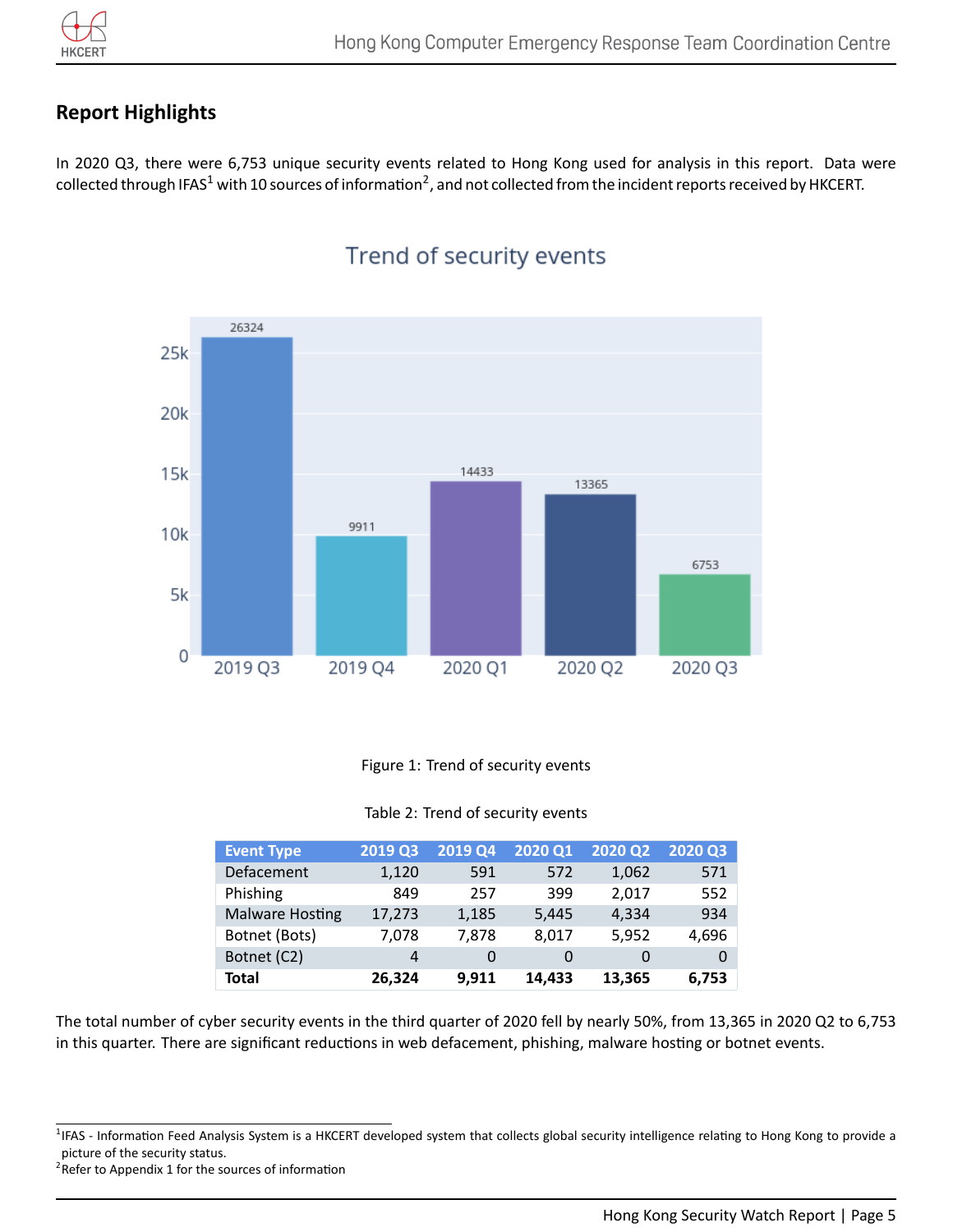

#### **Server related security events**

Server related security events include malware hosting, phishing and defacement. Their trends and distributions are summarized as below:



# Trend and distribution of server related security events

Figure 2: Trend and distribution of server related security events

As shown in Table 2, the number of phishing attacks has fallen by more than 70%, from 2017 cases in Q2 2020 to 552 cases in this quarter, and the number of unique IP addresses involved has also decreased by 38% to a total of 145 (Figure 7), while the unique URL/IP ratio decreased by 38% to 3.81 (Figure 8).

Compared with last quarter, the number of defacement event decreased by 46% to 571 cases. The number of unique IP addresses involved in defacement events also decreased by 32% to a total of 311 (Figure 5). The unique URL/IP ratio also decreased by 19% to 1.84 (Figure 6).

Although the phishing and defacement events have recorded a decrease, it only returned to the pre-COVID-19 level. Overall, the situation has not improved when compared with the beginning of this year.

In this quarter, the number of malware hosting events dropped by 88%, from last quarter's 4,334 cases to 934 cases, and the number of related unique IP addresses was also down 68% to 157 (Figure 9). The unique URL/IP ratio has also shortened from 8.81 to 5.95 (Figure 10). The data reveals that, besides targeting computers, a portion of malwares is targeting mobile devices, e.g. mobile phone, tablet, etc. Users are advised to verify the apps before downloading and installing. HKCERT recommends users to always download mobile applications from official apps store.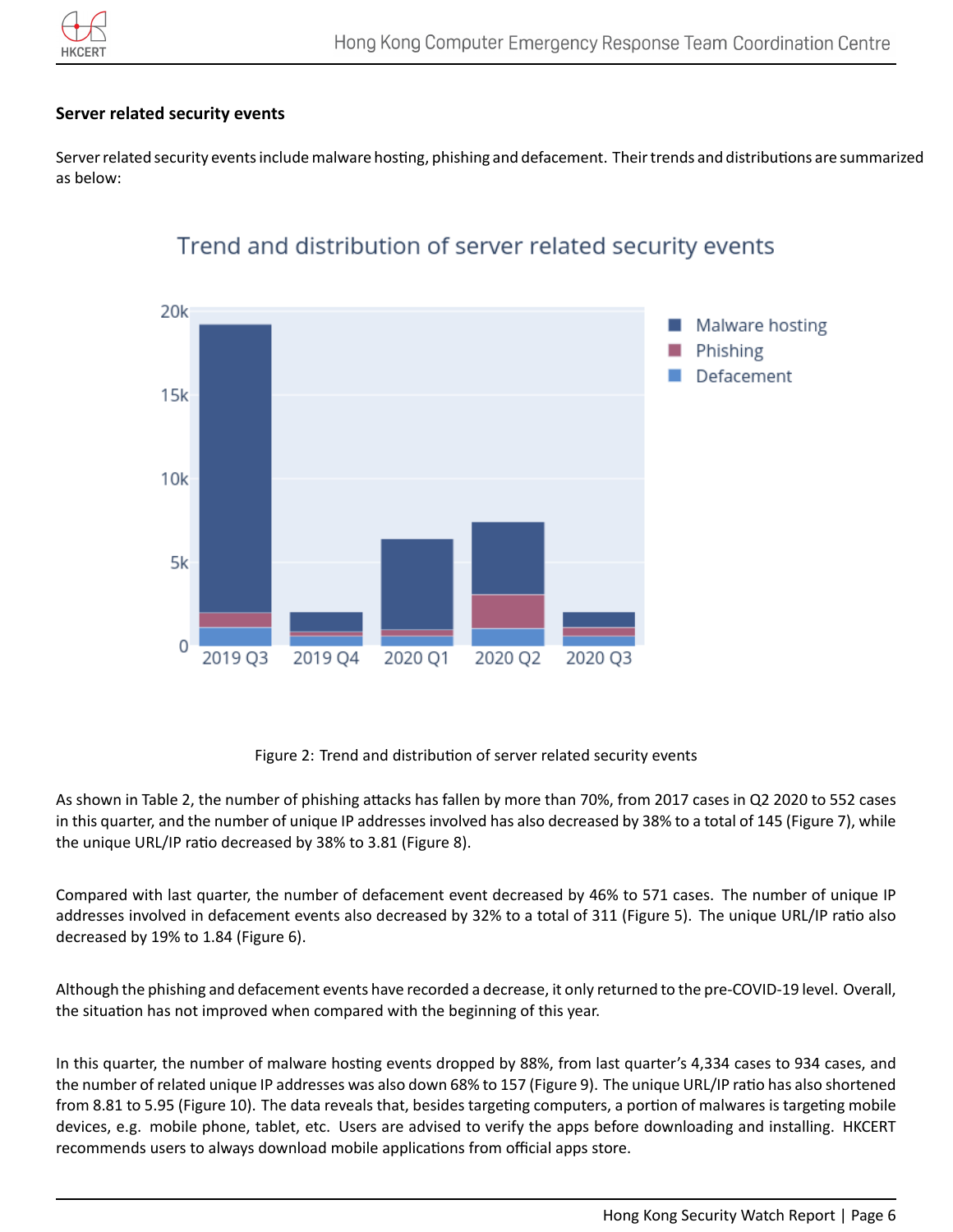

#### **HKCERT urges system and application administrators to strengthen the protection of servers**



- Patch server up-to-date to avoid the known vulnerabilities being exploited
- Update web application and plugins to the latest version
- Follow best practice on user account and password management
- Implement validation check for user input and system output
- Provide strong authentication e.g. two factor authentication, administrative control interface
- Acquire information security knowledge to prevent social engineering attack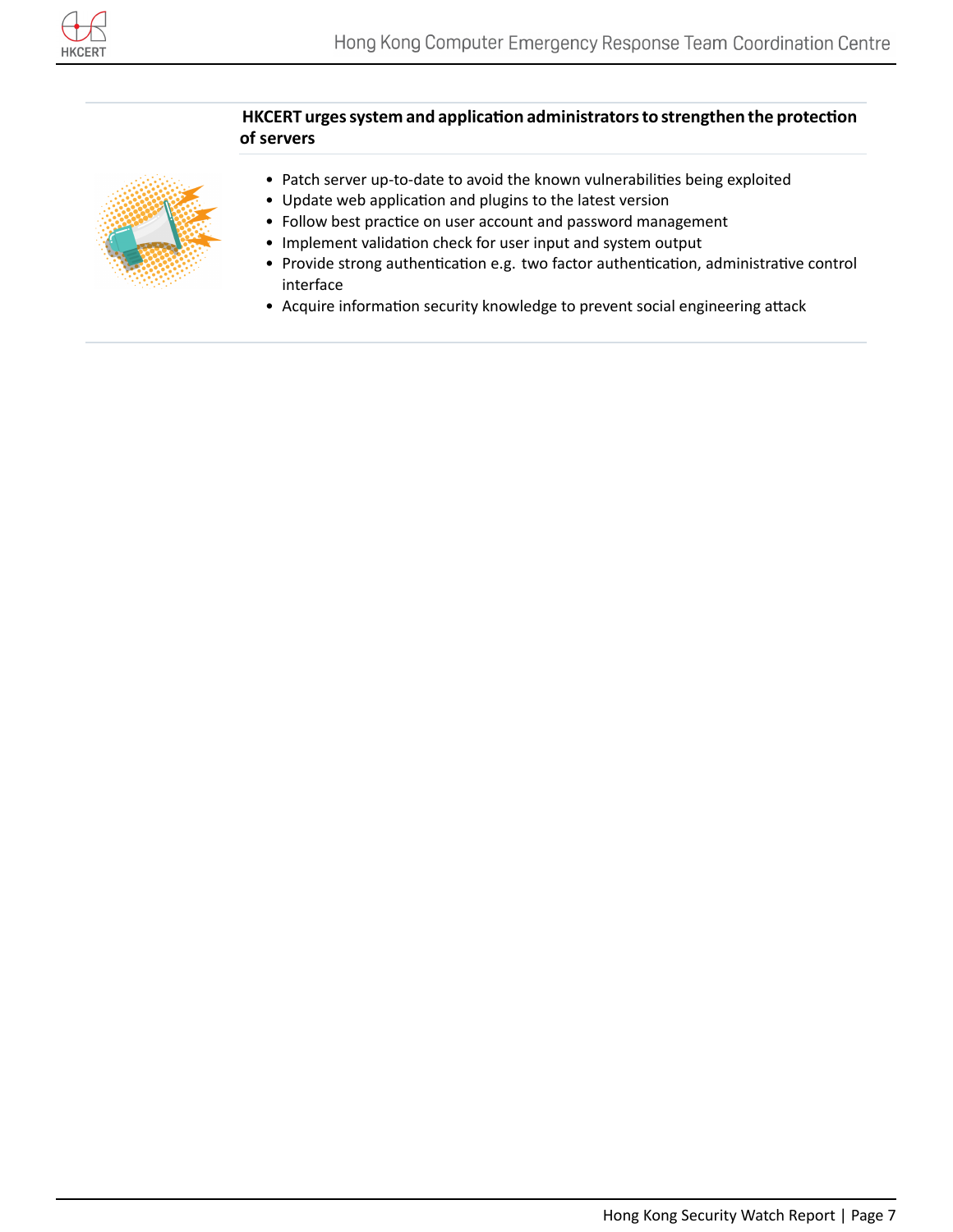

#### **Botnet related security events**

Botnet related security events can be classified into two categories:

- Botnet Command and Control Centers (C&C) security events involving a small number of powerful computers, mostly servers, which give commands to bots
- Botnet (Bots) security events involving a large number of computers, mostly personal computers which receive commands from C&Cs.

#### Botnet Command and Control Servers (C&C)

The trend of Botnet (C&C) security events is summarised as below:



## Trend of Botnet (C&C) security events

Figure 3: Trend of Botnet (C&Cs) security events

There was no Botnet Command and Control Centers (C&C) security events in this quarter.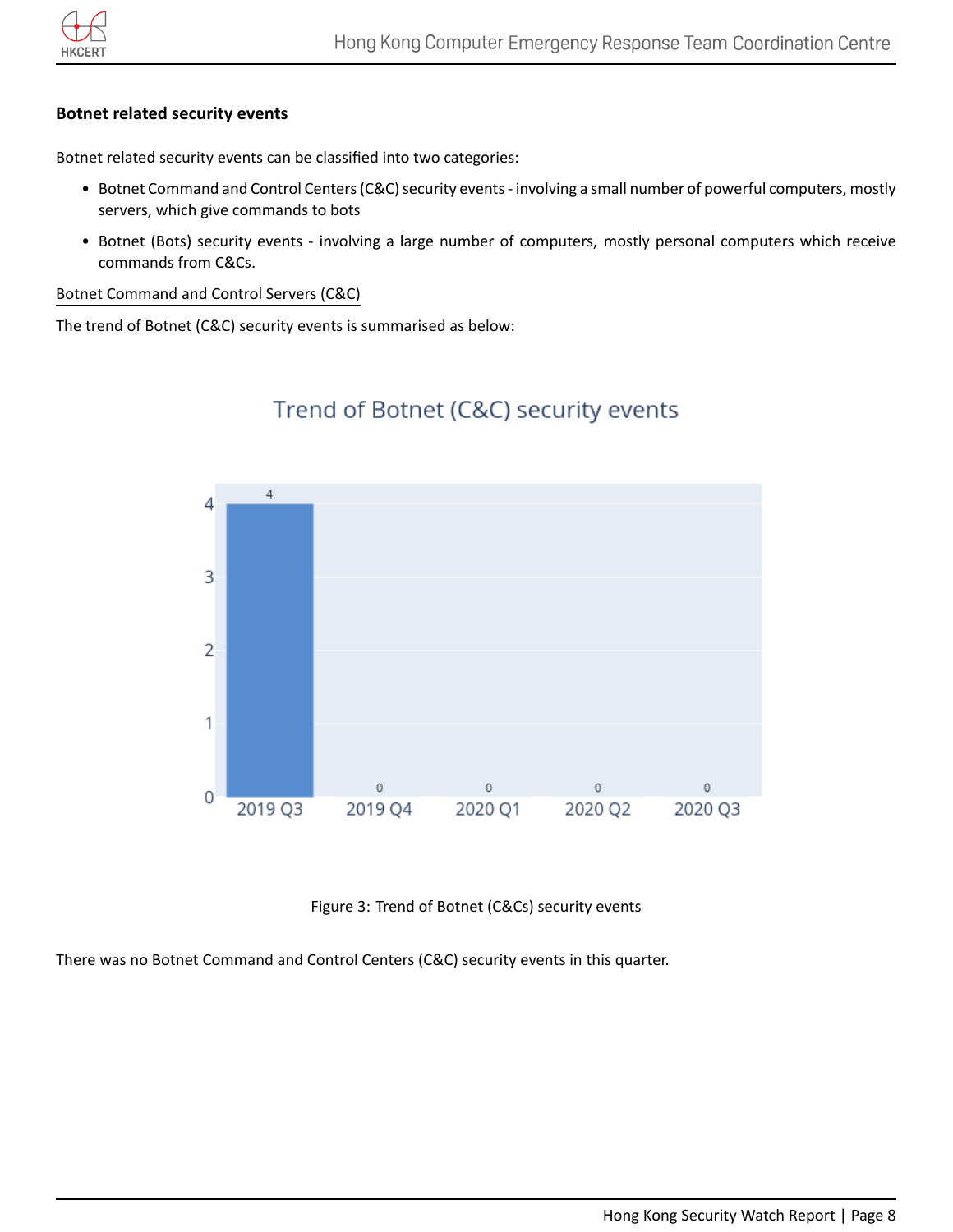

#### Botnet (Bots)

The trend of Botnet (Bots) security events is summarised as below:



# Trend of Botnet (Bots) security events

Figure 4: Trend of Botnet (Bots) security events

The number of botnet (bots) event decreased by 21% to 4,696 this quarter. Most botnet families have recorded a decrement. The ranking remains unchanged for most botnet families, while the Nymaim, Virut and Sality have swapped positions.

Although Mirai was the botnet family with the largest decline during the quarter, down 28% to 2,859, it is still the most numerous botnet family. The botnet family with the largest increase or decrease was Nymaim, with the number nearly doubled to 166 cases.

Nymaim is designed to distribute other viruses, such as ransomware, information stealers, and other exploit kits. It mainly spread via phishing email and website. HKCERT reminds users not to open suspicious attachment and file from an unknown sender or on the Internet.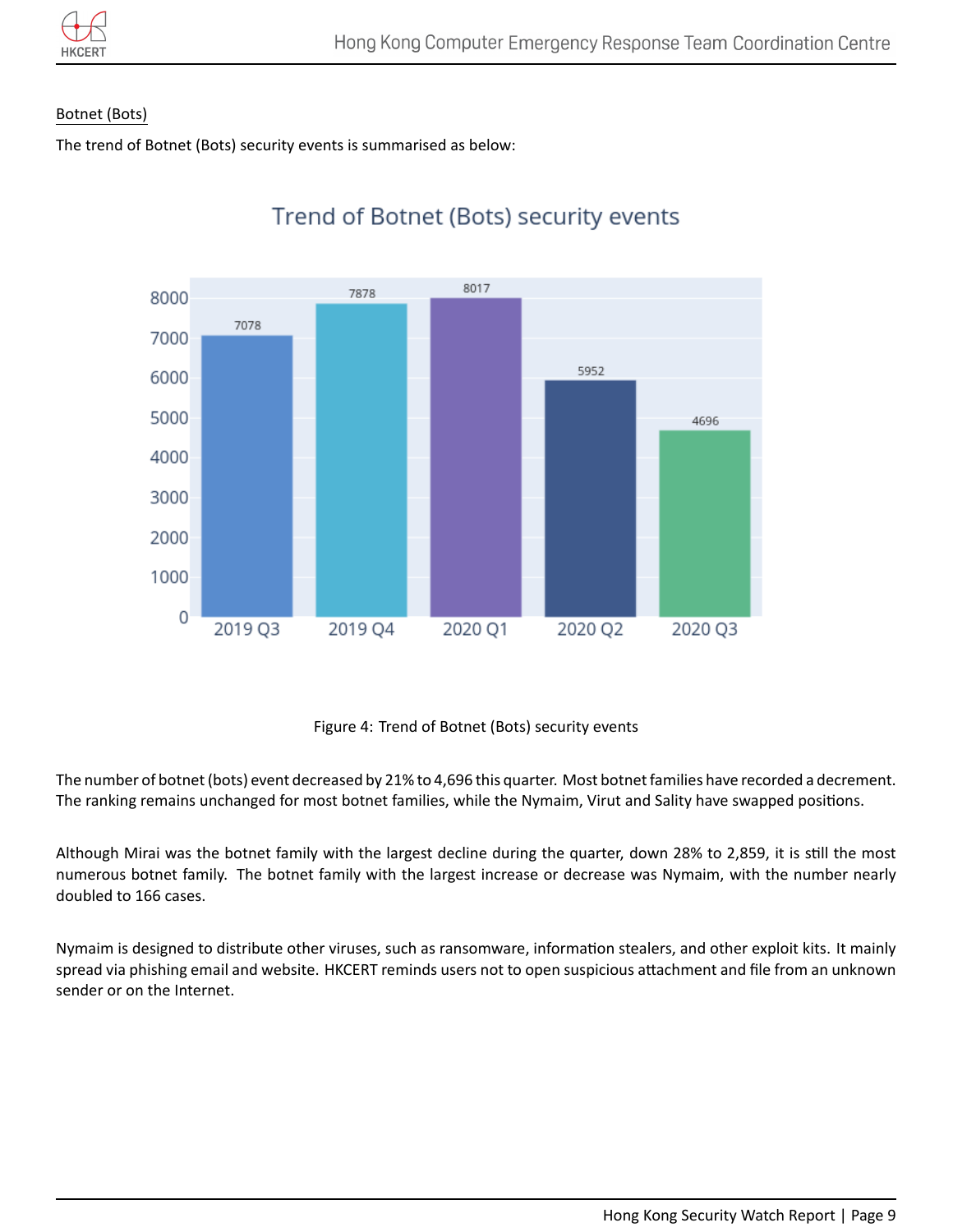

#### HKCERT urges users to take action so as not to become part of the botnets



- Patch the computer
- Install security software and scan for malware
- Set strong passwords to avoid credential based attack
- Do not use Windows, media files and software that have no proper licenses
- Do not use Windows and software that have no security updates
- Do not open files from unreliable sources

HKCERT has been following up the security events received and proactively engaged local ISPs for the botnet cleanup since June 2013. Currently, botnet cleanup operations against major botnet family Avalanche, Pushdo, Citadel, Ramnit, ZeroAccess, GameOver Zeus, VPNFilter and Mirai are still ongoing.

<span id="page-9-0"></span>HKCERT urges general users to join the cleanup acts, ensuring their computers are not being infected and controlled by malicious software, and protecting their personal data for a cleaner cyberspace.

#### **Users can follow the HKCERT guideline to detect and clean up botnets**

• Botnet Detection and Cleanup Guideline https://www.hkcert.org/botnet

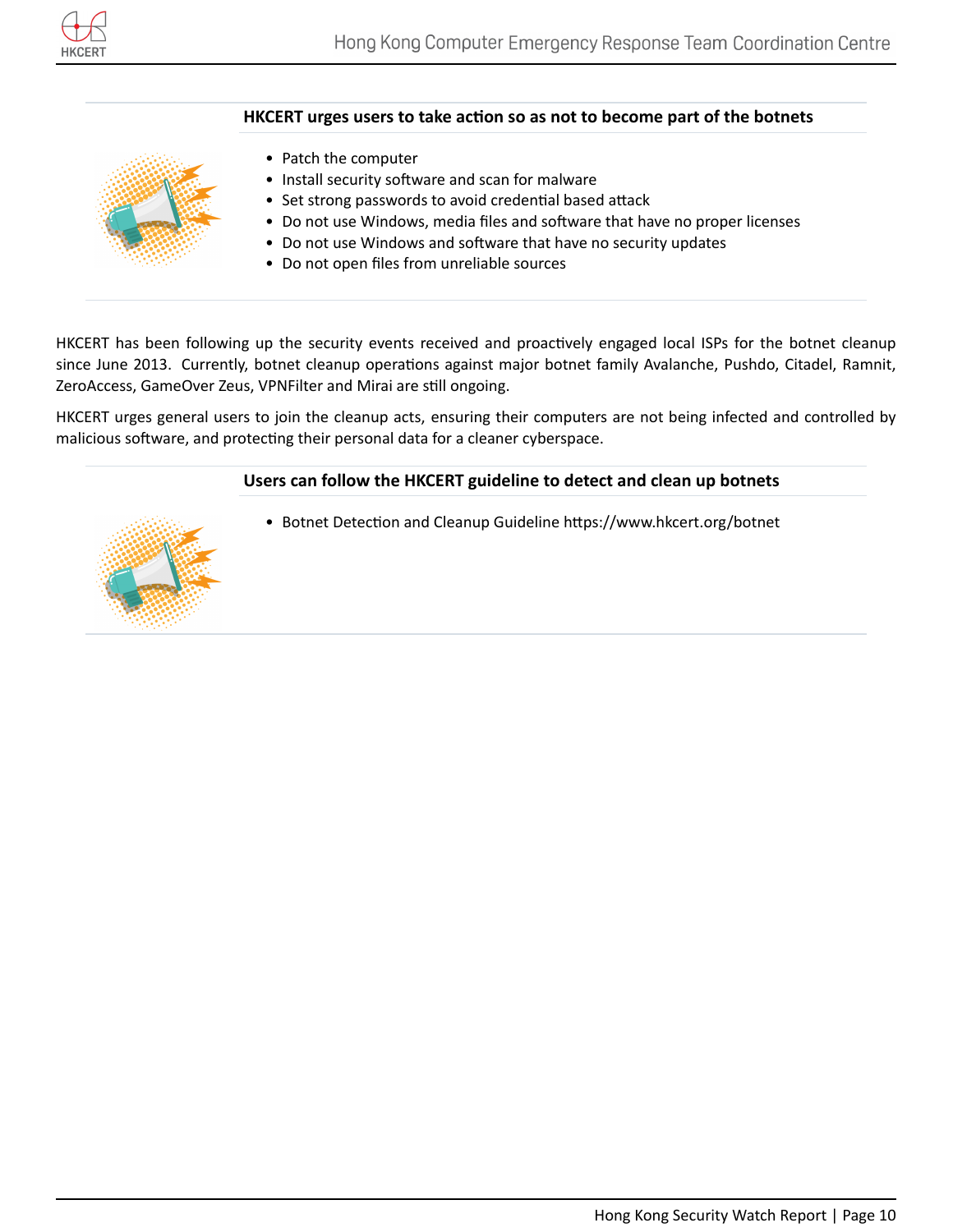

## **Report Details**

- <span id="page-10-0"></span>**1 Defacement**
- <span id="page-10-1"></span>**1.1 Summary**



## Trend of Defacement security events

Figure 5: Trend of Defacement security events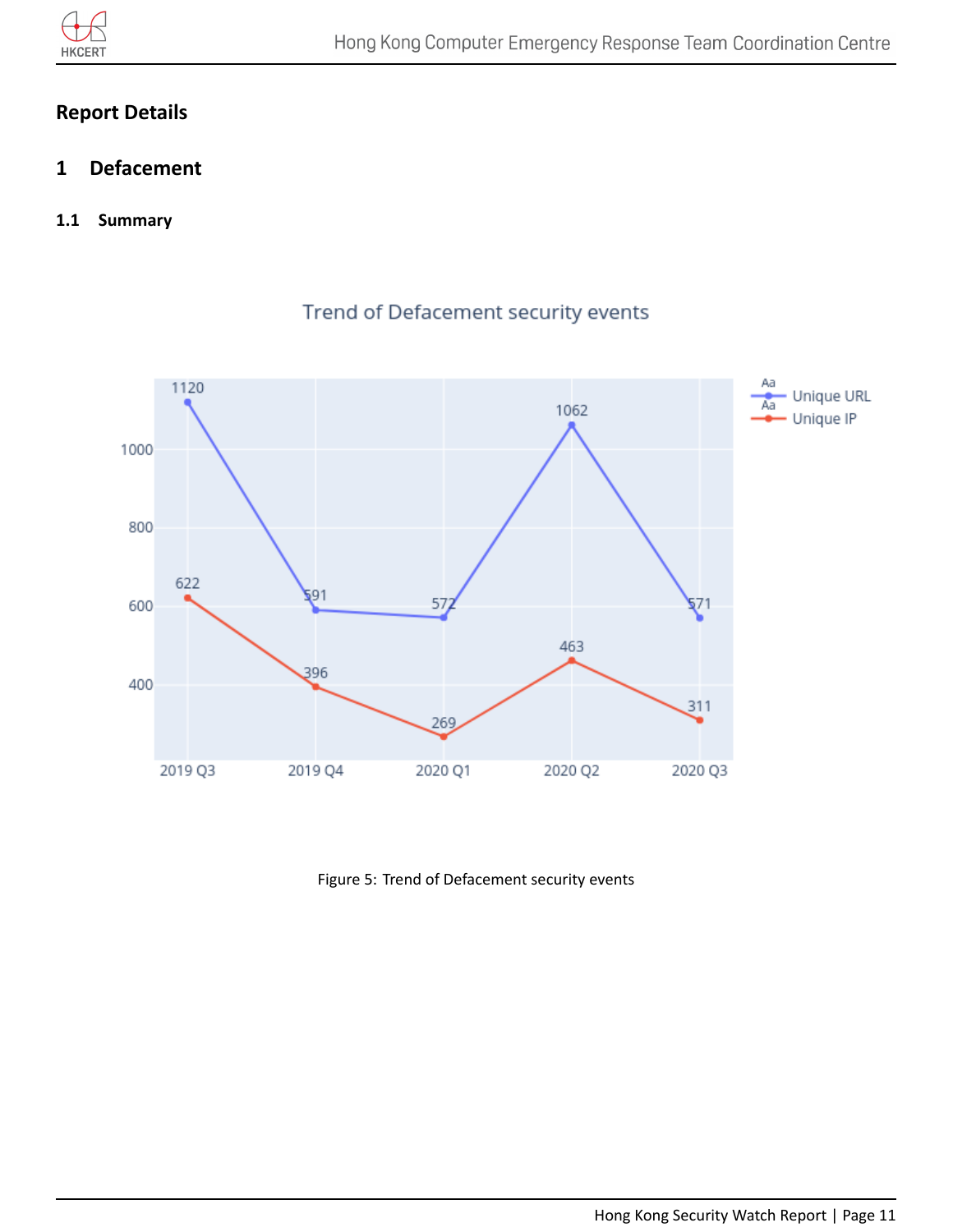

#### **What is defacement?**



• Defacement is the unauthorised alteration of the content of a legitimate website using any hacking methods.

#### **What are the potenƟal impacts?**

- The integrity of the website content is being damaged
- Original content may be inaccessible
- Reputation of the website owner may be damaged
- Other information stored/processed on the server may be further compromised by hackers to perform other attacks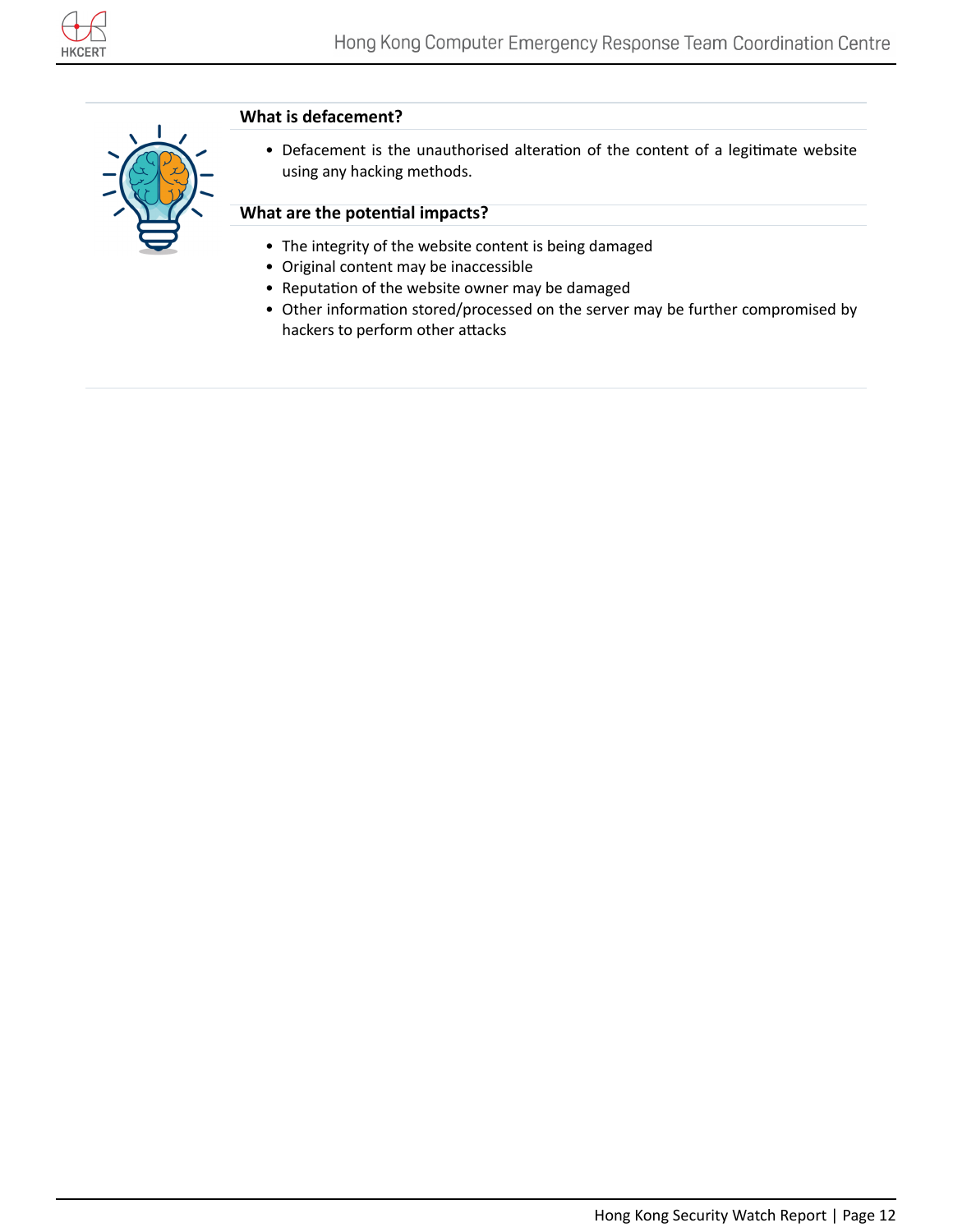



# URL/IP ratio of Defacement security events

Figure 6: URL/IP ratio of Defacement security events

#### **What is URL/IP ratio?**



• It is the number of security events count in unique URL divided by the number of security events count in unique IP addresses

#### **What can this raƟo indicate?**

- Number of events counted in unique URL cannot reflect the number of compromised servers, since one server may contain many URL
- Number of events counted in unique IP address can be better related to the number of compromised servers
- The higher the ratio is, the more mass compromise happened

#### Sources of Information:

• Zone-H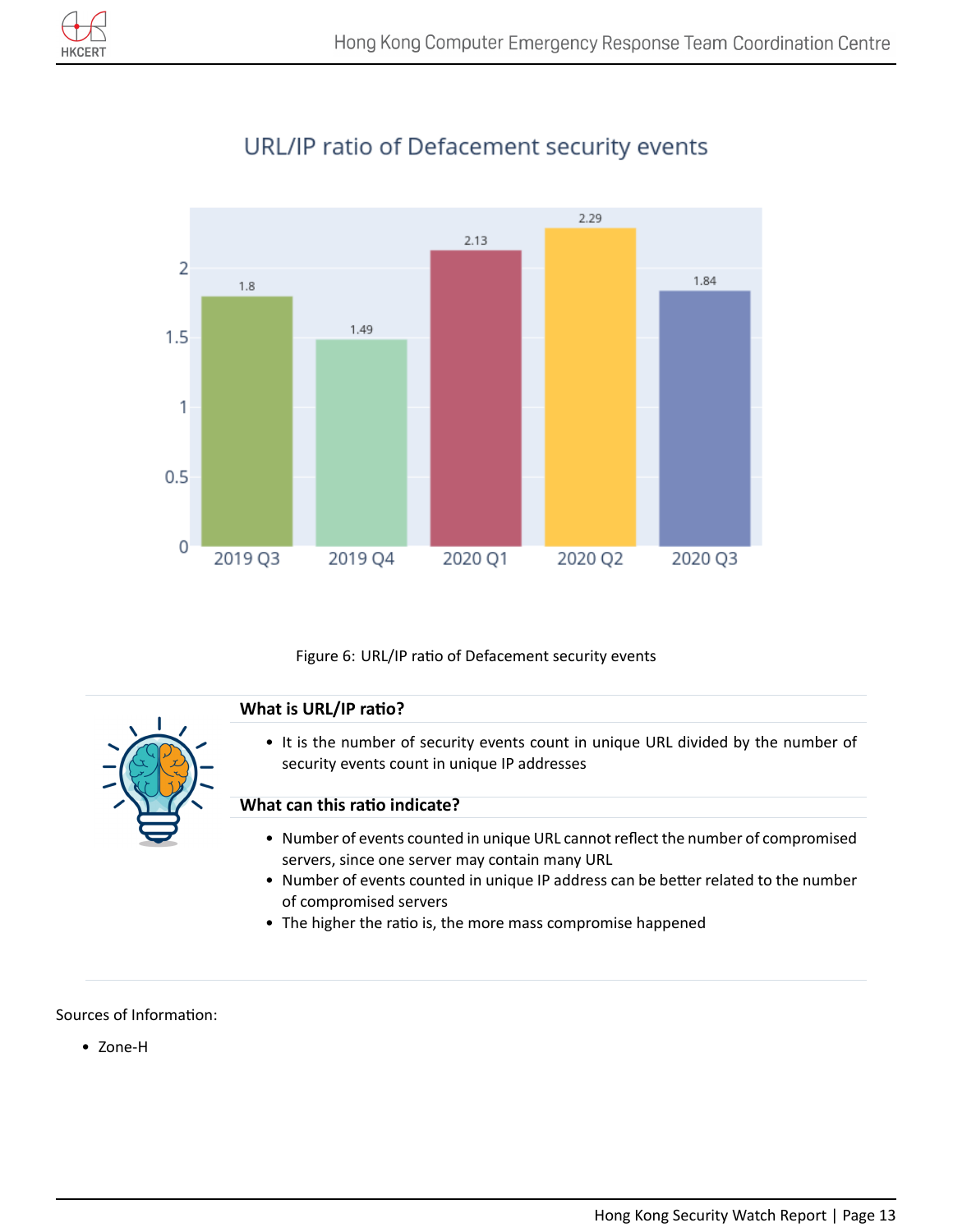

## <span id="page-13-0"></span>**2 Phishing**

#### <span id="page-13-1"></span>**2.1 Summary**



## Trend of Phishing security events

Figure 7: Trend of Phishing security events

#### **What is phishing?**



• Phishing is the spoofing of a legitimate website for fraudulent purposes

#### **What are the potenƟal impacts?**

- Personal information or account credentials of visitors may be stolen, potentially leading to financial losses
- Original content may be inaccessible
- Reputation of the website owner may be damaged
- Server may be further compromised to perform other attacks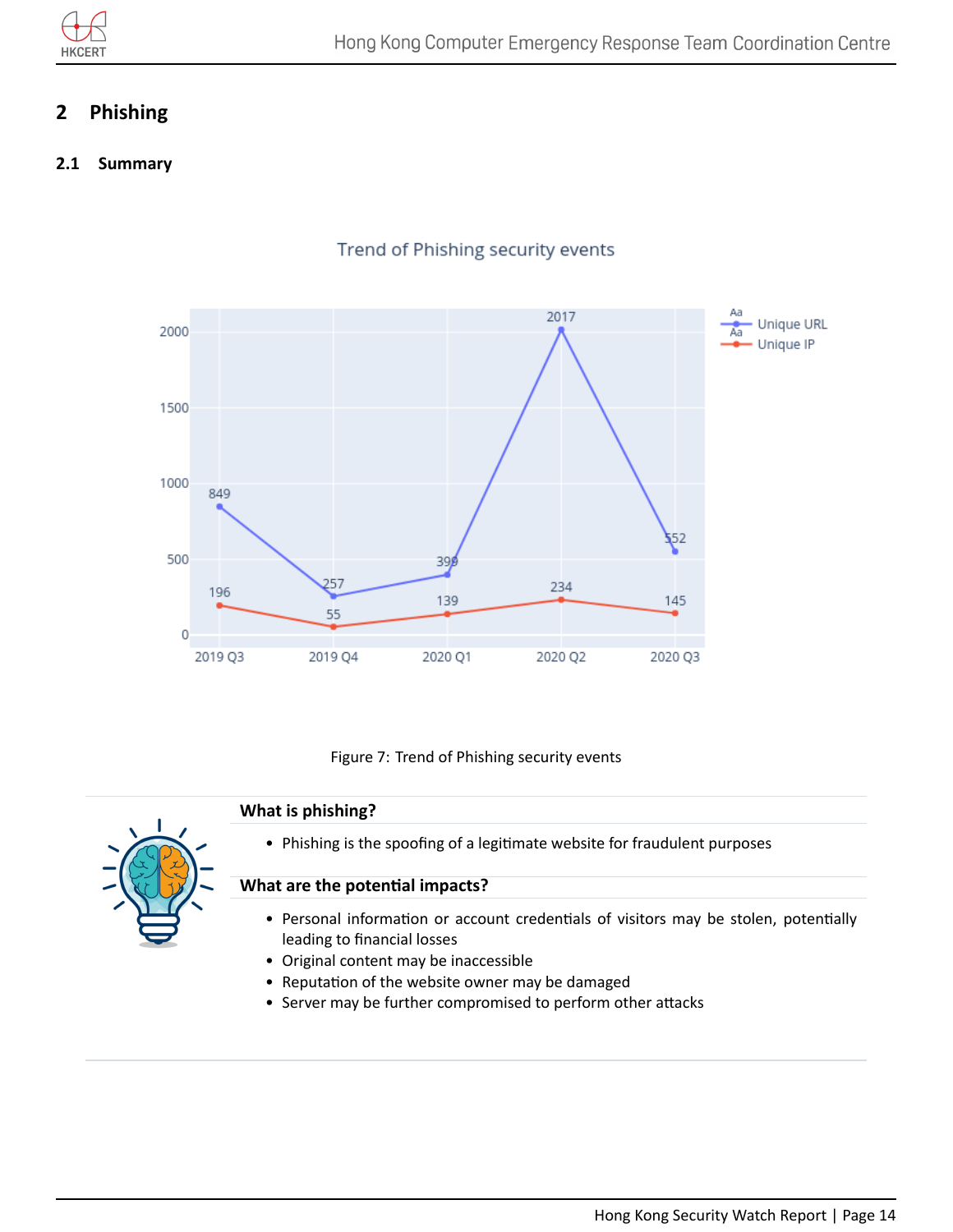



# URL/IP ratio of Phishing security events

Figure 8: URL/IP ratio of Phishing security events

#### **What is URL/IP ratio?**



• It is the number of security events count in unique URL divided by the number of security events count in unique IP addresses

#### **What can this raƟo indicate?**

- Number of events counted in unique URL cannot reflect the number of compromised servers, since one server may contain many URL
- Number of events counted in unique IP address can be better related to the number of compromised servers
- The higher the ratio is, the more mass compromise happened

#### Sources of Information:

- CleanMX phishing
- Phishtank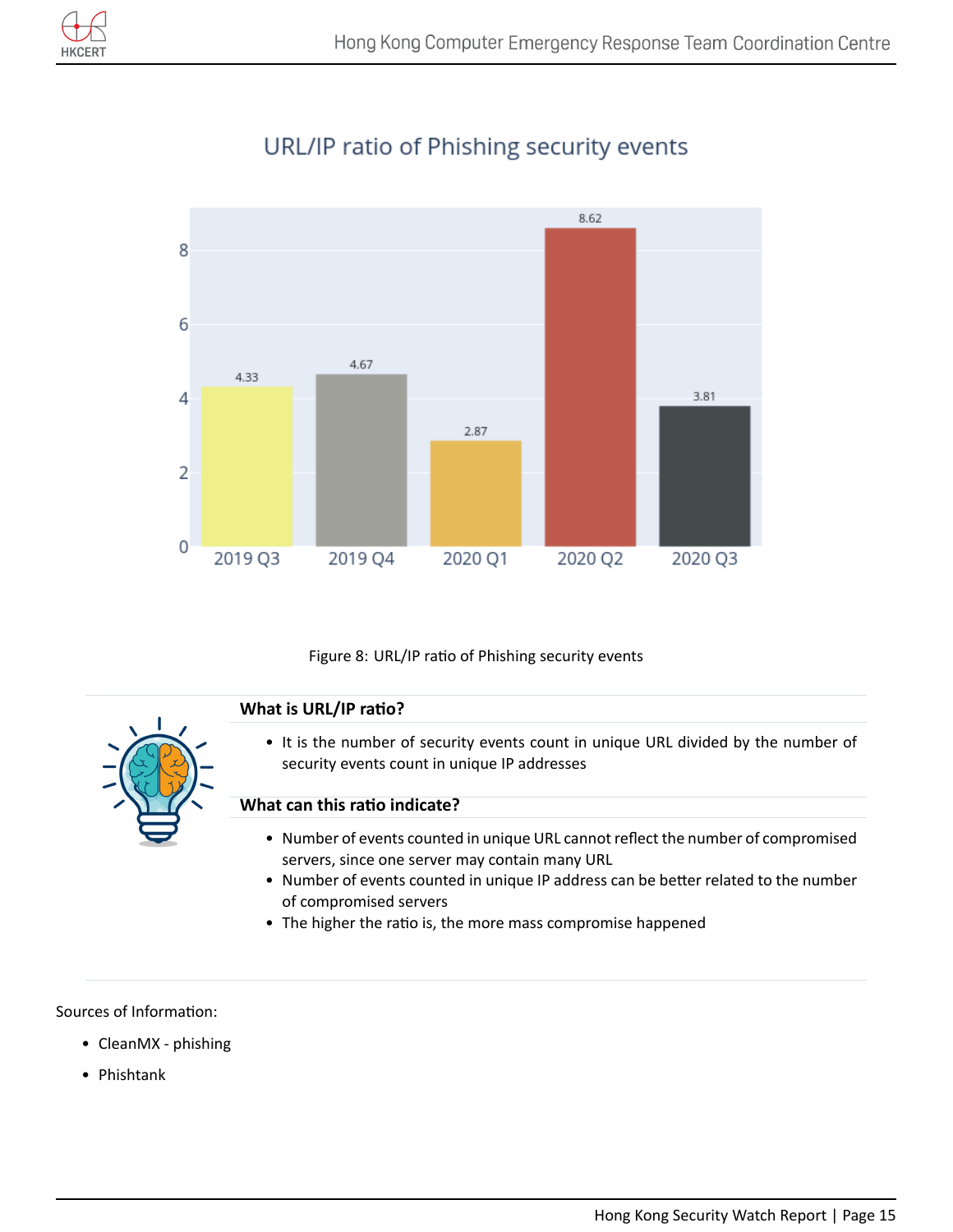

## <span id="page-15-0"></span>**3** Malware Hosting

#### <span id="page-15-1"></span>**3.1 Summary**



Trend of Malware Hosting security events

Figure 9: Trend of Malware Hosting security events

#### **What is malware hosting?**



• Malware hosting is the dispatching of malware on a website

#### **What are the potenƟal impacts?**

- Visitors may download and install the malware, or execute the malicious script to have their devices hacked
- Original content may be inaccessible
- Reputation of the website owner may be damaged
- Server may be further compromised to perform other hacking or even criminal activities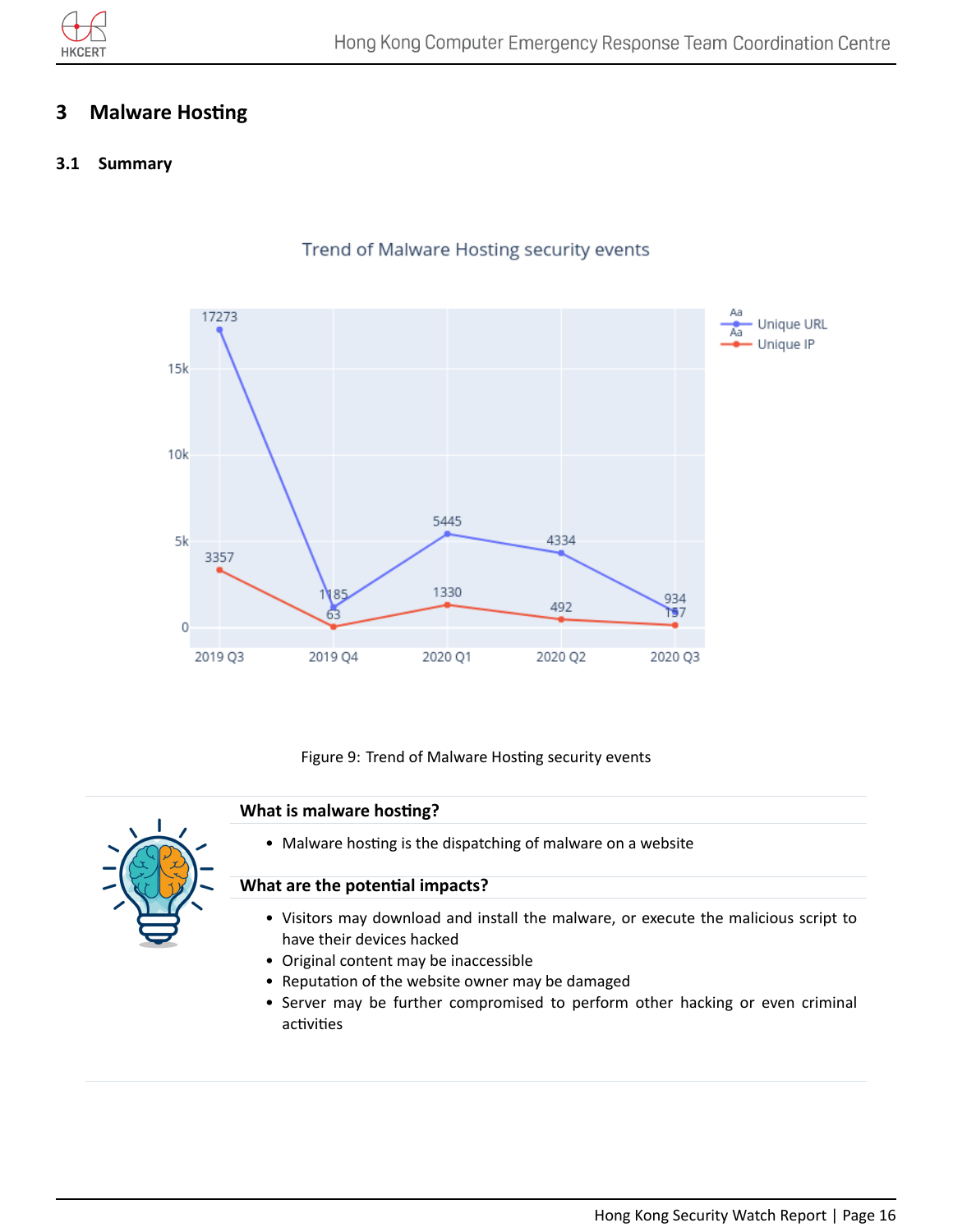

# URL/IP ratio of Malware Hosting security events



Figure 10: URL/IP ratio of Malware Hosting security events

## **What is URL/IP ratio?**



• It is the number of security events count in unique URL divided by the number of security events count in unique IP addresses

#### **What can this raƟo indicate?**

- Number of events counted in unique URL cannot reflect the number of compromised servers, since one server may contain many URL
- Number of events counted in unique IP address can be better related to the number of compromised servers
- The higher the ratio is, the more mass compromise happened

#### Sources of Information:

- CleanMX Malware
- Malc0de
- MalwareDomainList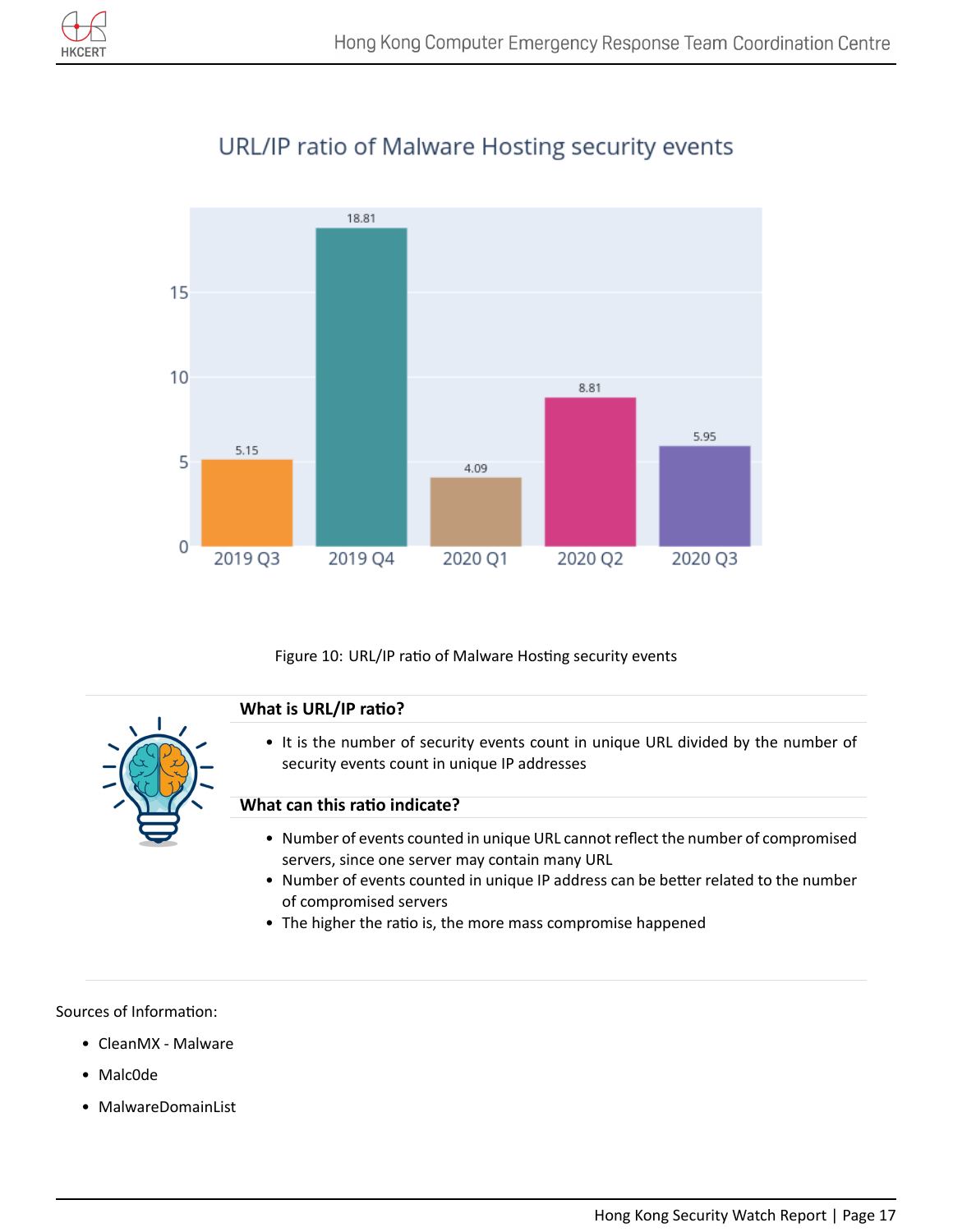

## <span id="page-17-0"></span>**4 Botnet**

## <span id="page-17-1"></span>**4.1 Botnets Command & Control Centers (C&C)**



Trend and distribution of Botnet (C&Cs) security events

Figure 11: Trend and distribution of Botnet (C&Cs) security events

#### **What is a Botnet Command & Control Center?**



• Botnet Command & Control Center is a server used by cybercriminals to control the bots, which are compromised computers, by sending them commands to perform malicious activities, e.g. stealing personal financial information or launching DDoS attacks

#### **What are the potenƟal impacts?**

- A server may be heavily loaded when many bots connect to it
- A server may have a large amount of personal and financial data stolen

#### Sources of Information:

• Shadowserver - C&Cs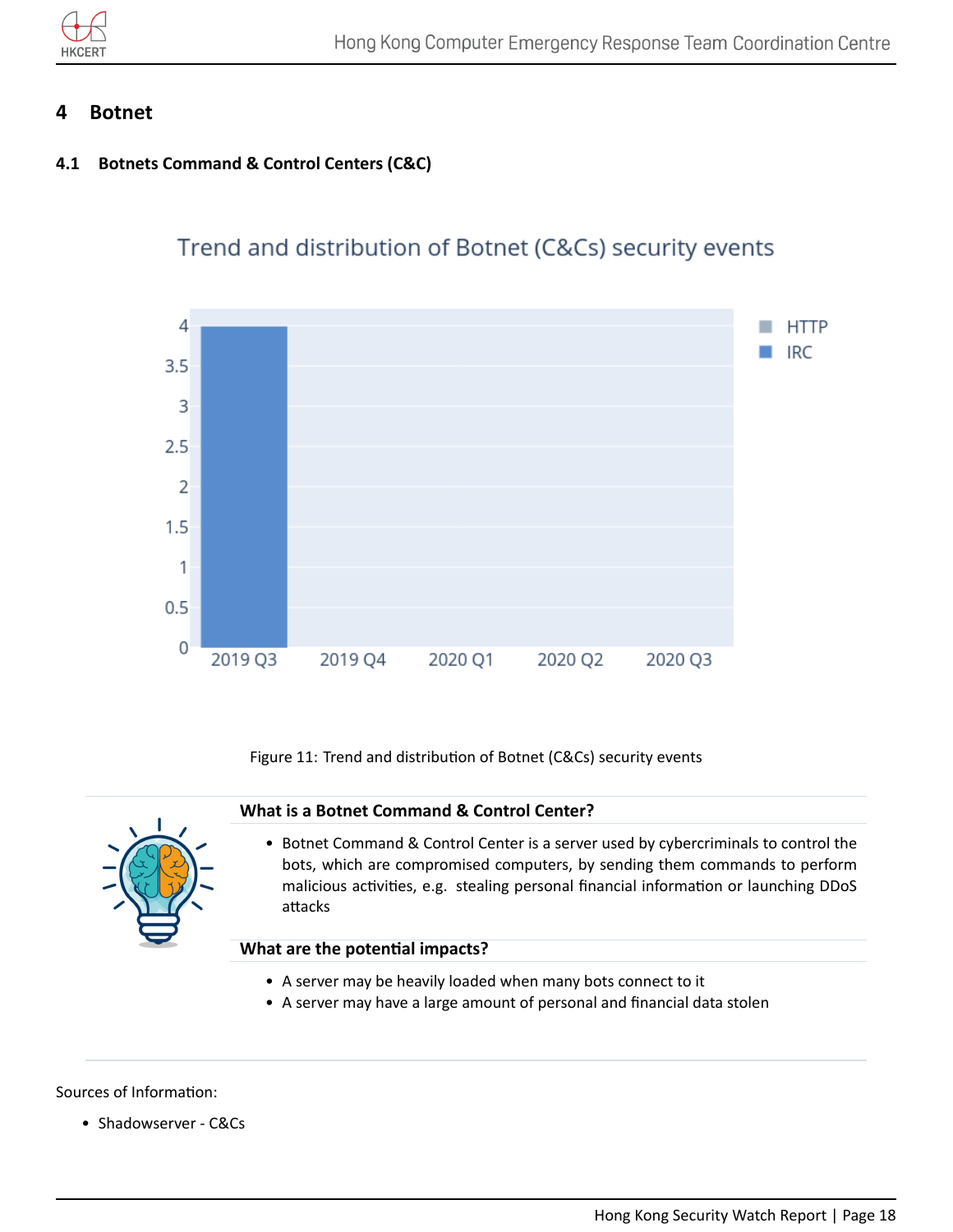

#### <span id="page-18-0"></span>**4.2 Botnets (Bots)**

#### <span id="page-18-1"></span>**4.2.1 Major Botnet Families**

Major Botnet families are selected botnet families with a considerable amount of security events reported from the information sources consistently across the reporting period.

Individual botnet's size is calculated from the maximum of the daily counts of unique IP address attempting to connect to the botnet in the reporting period. In other words, the real botnet size should be larger because not all bots are activated on the same day.



Figure 12: Major Botnet families in Hong Kong network

| <b>Rank</b>    | 仆儿            | <b>Concerned Bots</b> | <b>Number of Unique</b><br><b>IP addresses</b> | <b>Changes with</b><br>previous period |
|----------------|---------------|-----------------------|------------------------------------------------|----------------------------------------|
| 1              | $\rightarrow$ | Mirai                 | 2,859                                          | $-28.0%$                               |
| $\mathfrak{D}$ | $\rightarrow$ | WannaCry              | 415                                            | $-19.1%$                               |
| 3              | $\rightarrow$ | Conficker             | 365                                            | $-8.8%$                                |
| 4              | $\rightarrow$ | Avalanche             | 336                                            | $-2.6%$                                |
| 5              | ⇑             | Nymaim                | 166                                            | 90.8%                                  |
| 6              | ⇓             | Virut                 | 160                                            | 0.0%                                   |
| 7              | ⇓             | Sality                | 88                                             | $-9.3%$                                |
| 8              | $\rightarrow$ | VPNFilter             | 65                                             | $-9.7%$                                |
| 9              | $\rightarrow$ | Tinba                 | 56                                             | 9.8%                                   |
| 10             |               | <b>Necurs</b>         | 33                                             | $-23.3%$                               |

#### Table 3: Major Botnet families in Hong Kong network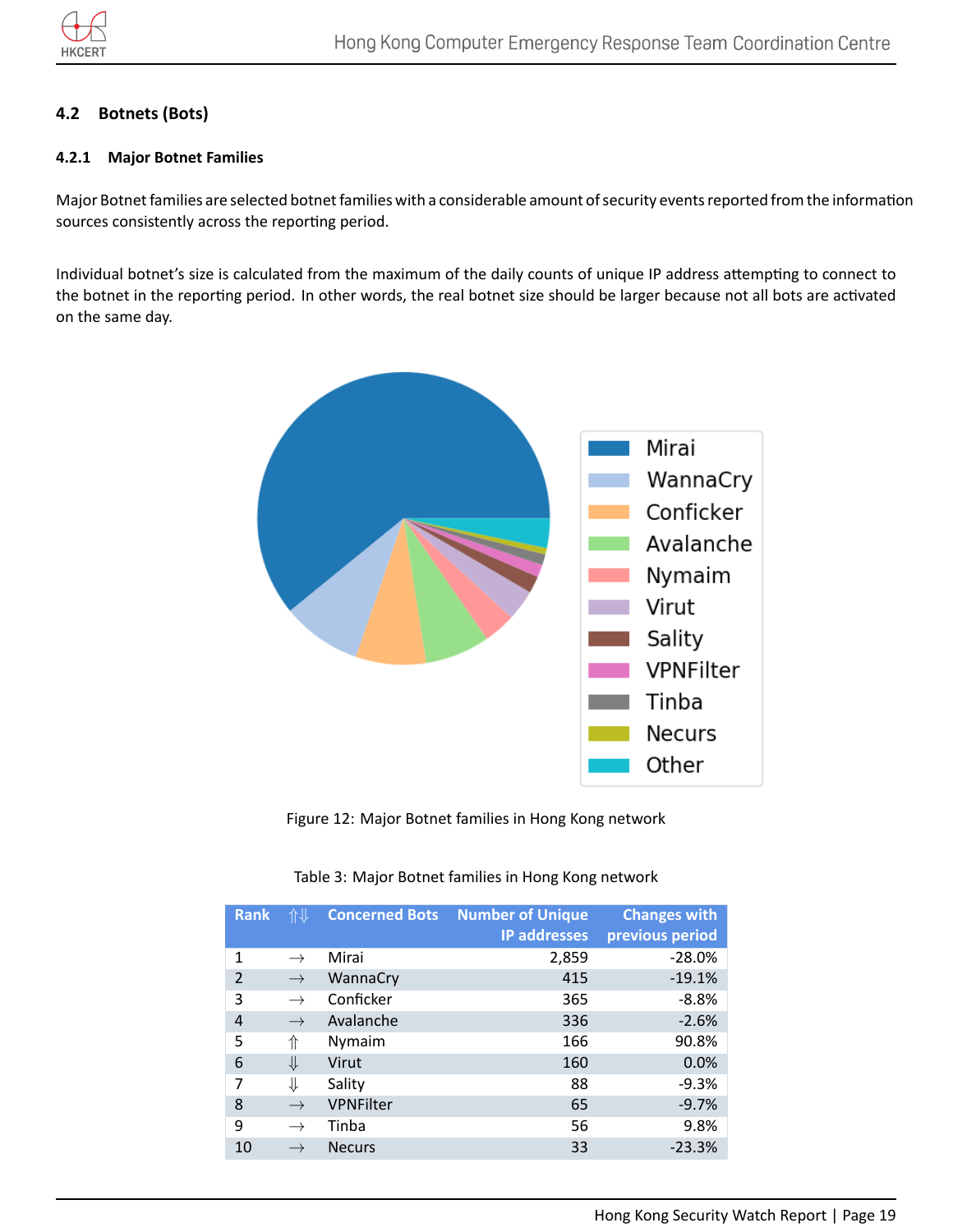



Trend of 5 Botnet families in Hong Kong network

Figure 13: Trend of top 5 Botnet families in Hong Kong network

| <b>Name</b> | 2019 Q3 | 2019 Q4 | 2020 Q1 | 2020 Q2 | 2020 Q3 |
|-------------|---------|---------|---------|---------|---------|
| Mirai       | 4,594   | 4,231   | 4.474   | 3,969   | 2,859   |
| WannaCry    | 697     | 354     | 454     | 513     | 415     |
| Conficker   | 508     | 476     | 432     | 400     | 365     |
| Avalanche   | 277     | 1,333   | 790     | 345     | 336     |
| Nymaim      | 110     | 786     | 403     | 87      | 166     |
| Total       | 6,186   | 7,180   | 6,553   | 5,314   | 4,141   |

Table 4: Trend of top 5 Botnet families in Hong Kong network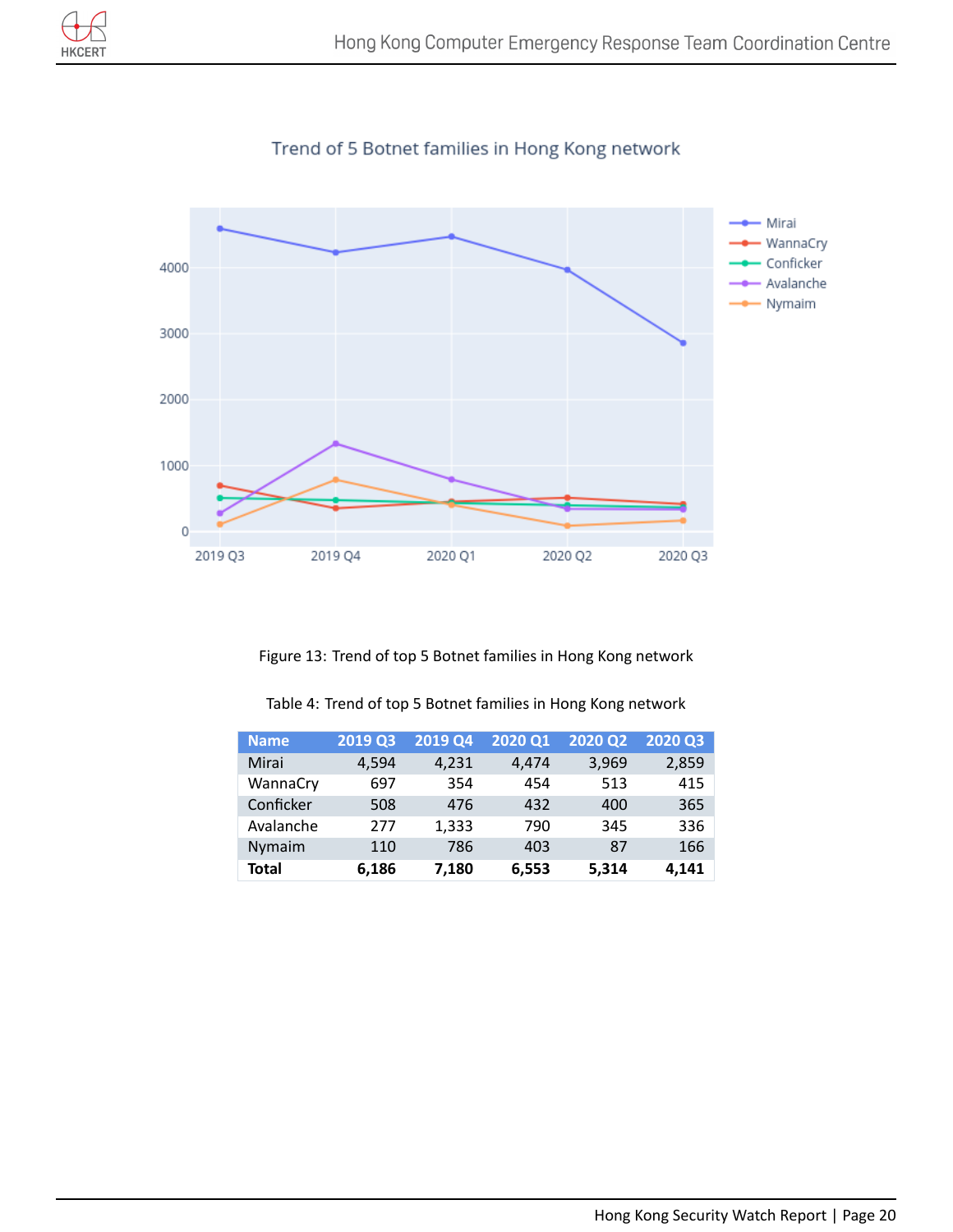

<span id="page-20-0"></span>

#### **What is a Botnet (Bots)?**

• A Botnet (Bots) is usually a personal computer that is infected by malicious software to become part of a botnet. Once infected, the malicious software usually hides itself, and stealthily connects to the Command & Control Server to get instructions from the hackers.

#### **What are the potenƟal impacts?**

- Computers may be commanded to perform other hacking or criminal activities
- Computer owner's personal and financial data may be stolen which may lead to financial loss
- Commands from hackers may lead to other malicious activities, e.g. spreading malicious software or launching DDoS attacks

Sources of Information:

- ShadowServer botnet\_drone
- ShadowServer sinkhole\_http\_drone
- Shadowserver Microsoft\_sinkhole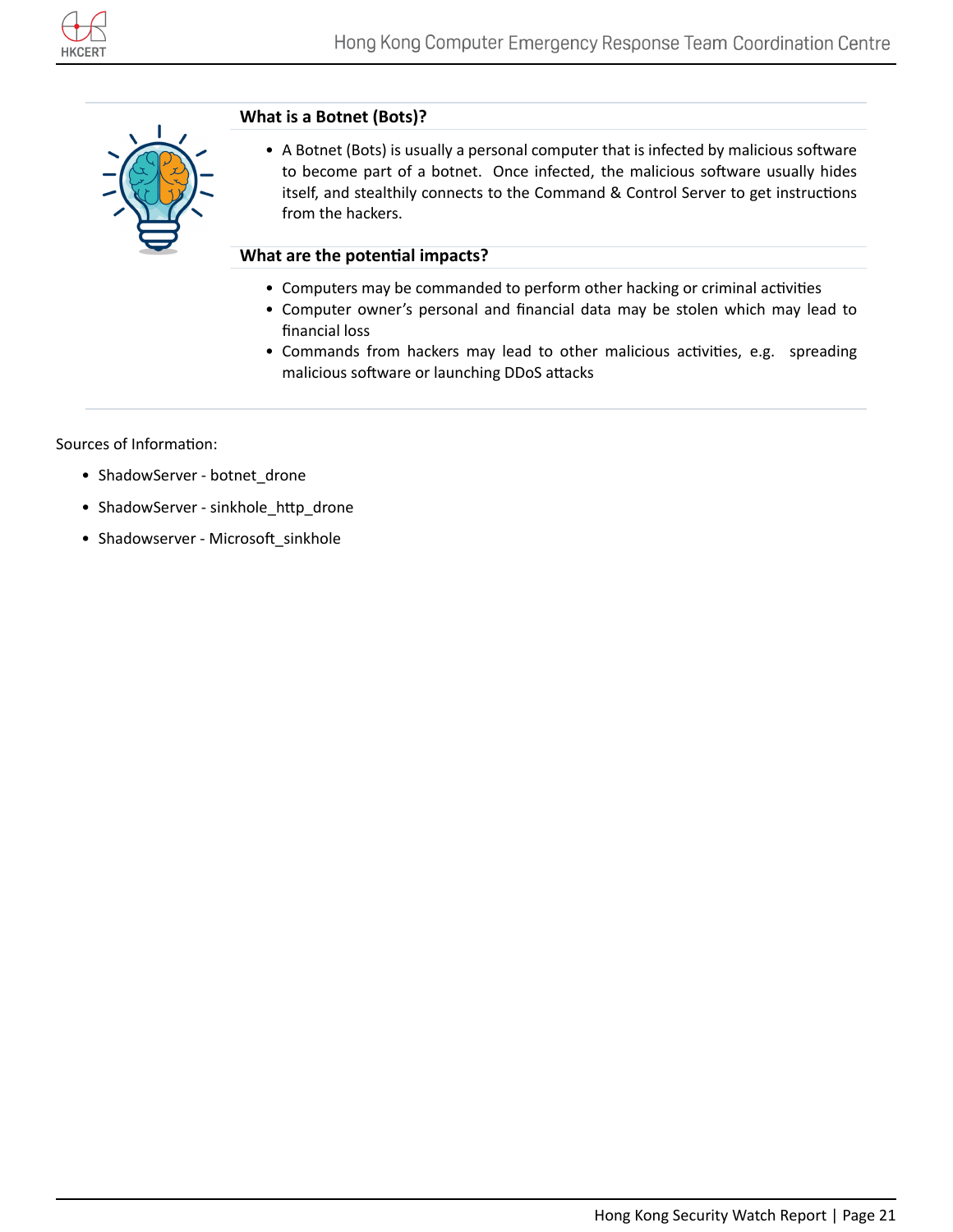

## **Appendix**

## <span id="page-21-0"></span>**A Sources of informaƟon in IFAS**

The following information feeds are information sources of IFAS:

|  |  |  |  | Table 5: IFAS Sources of Information |
|--|--|--|--|--------------------------------------|
|--|--|--|--|--------------------------------------|

| <b>Event Type</b>      | <b>Source</b>                      | <b>First introduced</b> |
|------------------------|------------------------------------|-------------------------|
|                        |                                    |                         |
| Defacement             | Zone - H                           | 2013-04                 |
| Phishing               | CleanMX - Phishing                 | 2013-04                 |
| Phishing               | Phishtank                          | 2013-04                 |
| <b>Malware Hosting</b> | CleanMX - Malware                  | 2013-04                 |
| <b>Malware Hosting</b> | Malc0de                            | 2013-04                 |
| Malware Hosting        | MalwareDomainList                  | 2013-04                 |
| Botnet (C&Cs)          | Shadowserver - C&Cs                | 2013-09                 |
| Botnet (Bots)          | Shadowserver - botnet_drone        | 2013-08                 |
| Botnet (Bots)          | Shadowserver - sinkhole_http_drone | 2013-08                 |
| Botnet (Bots)          | Shadowserver - microsoft sinkhole  | 2013-08                 |

## <span id="page-21-1"></span>**B** Geolocation identification methods in IFAS

We use the following methods to identify if a network's geolocation is in Hong Kong:

Table 6: Methods of Geolocation Identification

|                 | Method First introduced Last update |         |
|-----------------|-------------------------------------|---------|
| Maxmind 2013-04 |                                     | 2020-11 |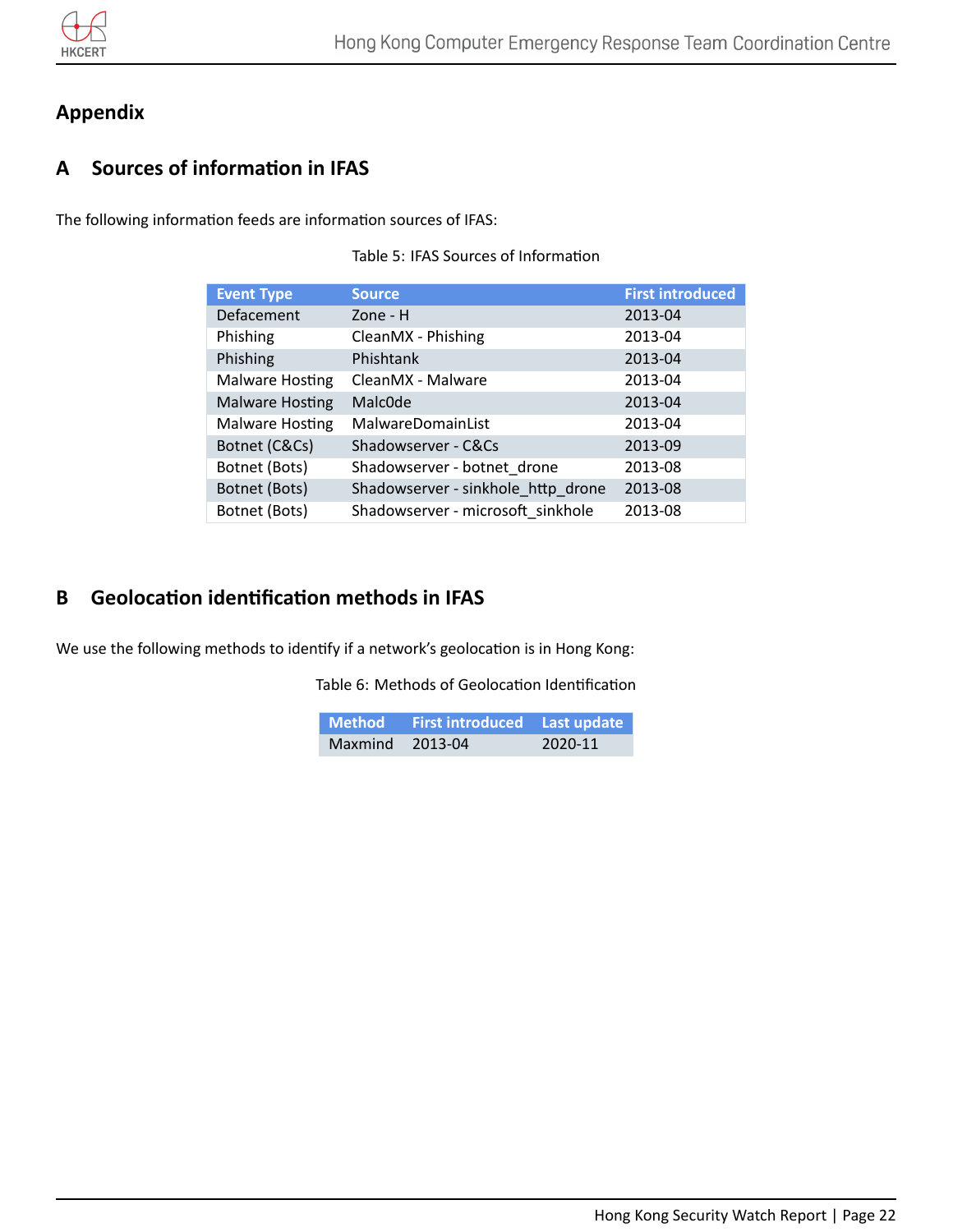

# <span id="page-22-0"></span>**C Major Botnet Families**

Table 7: Botnet Families

| <b>Major Botnets</b> | <b>Alias</b>  | <b>Nature</b>         | <b>Infection Method</b>  | <b>Attacks / Impacts</b>      |
|----------------------|---------------|-----------------------|--------------------------|-------------------------------|
| Avalanche            | Nil           | Crimeware-as-         | • Depends on underlying  | • Send spams                  |
|                      |               | a-service             | malwares                 | • Host phishing sites         |
|                      |               |                       |                          | • Host malware                |
|                      |               |                       |                          | • Steal sensitive information |
| <b>Bamital</b>       | Nil           | Trojan                | • Drive-by download via  | • Click fraud                 |
|                      |               |                       | exploit kit              | • Search hijacking            |
|                      |               |                       | • Via P2P network        |                               |
| <b>BankPatch</b>     | • MultiBanker | <b>Banking Trojan</b> | • Via adult web sites    | • Monitor specific            |
|                      | • Patcher     |                       | • Corrupt multimedia     | banking websites and          |
|                      | • BankPatcher |                       | codecs                   | harvest user's                |
|                      |               |                       | • Spam e-mail            | passwords, credit card        |
|                      |               |                       | • Chat and messaging     | information and other         |
|                      |               |                       | systems                  | sensitive financial data      |
| Bedep                | Nil           | Trojan                | • Via adult web sites    | • Click fraud                 |
|                      |               |                       | • Malvertising           | • Download other malwares     |
| BlackEnergy          | Nil           | DDoS Trojan           | • Rootkit techniques to  | • Launch DDoS attacks         |
|                      |               |                       | maintain persistence     |                               |
|                      |               |                       | • Uses process injection |                               |
|                      |               |                       | technique                |                               |
|                      |               |                       | • Strong encryption and  |                               |
|                      |               |                       | modular architecture     |                               |
| Citadel              | Nil           | <b>Banking Trojan</b> | • Avoid and disable      | • Steal banking               |
|                      |               |                       | security tool detection  | credentials and               |
|                      |               |                       |                          | sensitive information         |
|                      |               |                       |                          | • Keystroke logging           |
|                      |               |                       |                          | • Screenshot capture          |
|                      |               |                       |                          | • Video capture               |
|                      |               |                       |                          | • Man-in-the-browser          |
|                      |               |                       |                          | attack                        |
|                      |               |                       |                          | • Ransomware                  |
| Conficker            | • Downadup    | Worm                  | • Domain generation      | • Exploit the Windows         |
|                      | • Kido        |                       | algorithm (DGA)          | Server Service                |
|                      |               |                       | capability               | vulnerability (MS08-067)      |
|                      |               |                       | • Communicate via P2P    | • Brute force attacks         |
|                      |               |                       | network                  | for admin credential to       |
|                      |               |                       | • Disable security       | spread across network         |
|                      |               |                       | software                 | • Spread via removable        |
|                      |               |                       |                          | drives using "autorun"        |
|                      |               |                       |                          | feature                       |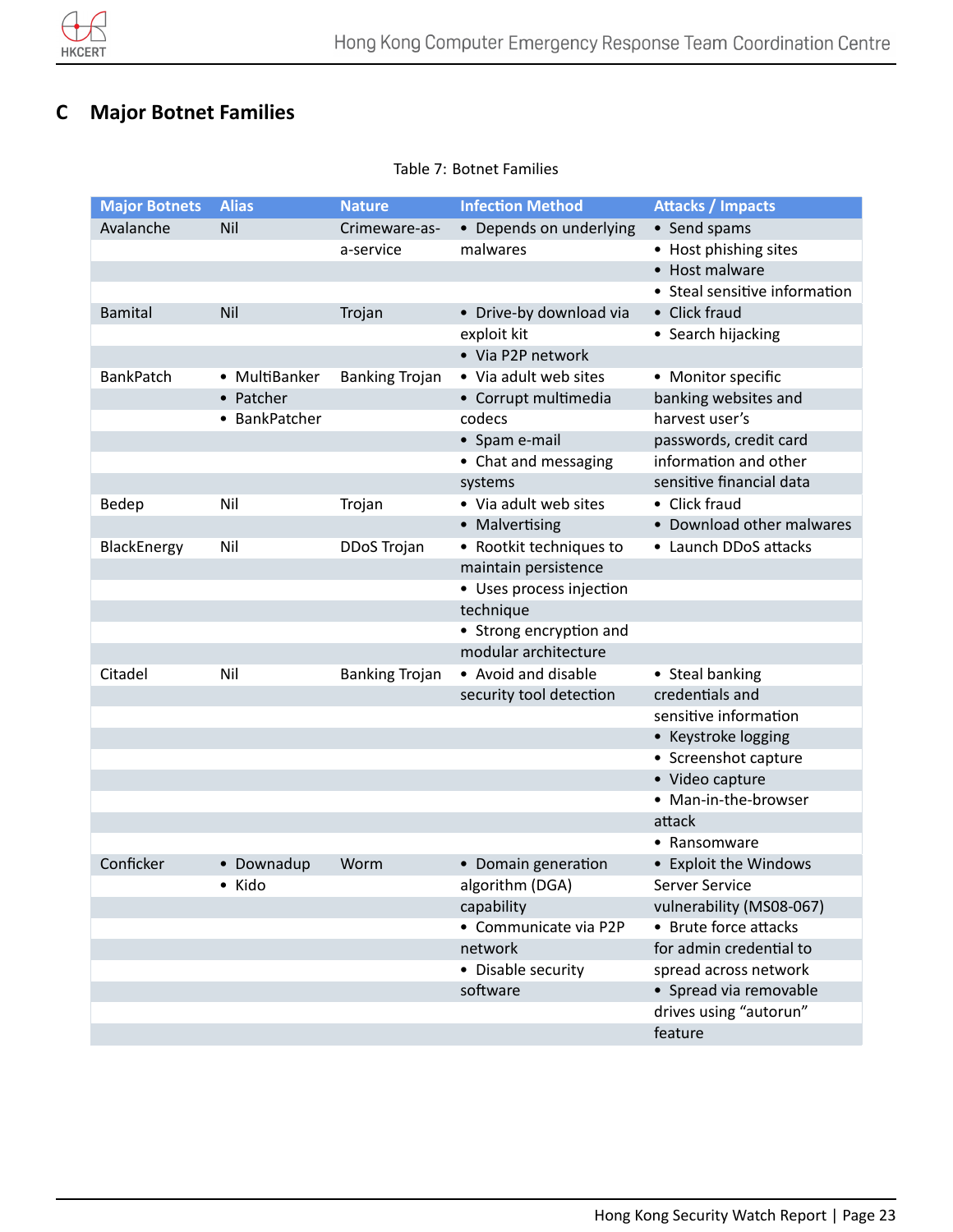

## Table 8: Botnet Families (cont.)

| <b>Major Botnets</b> | <b>Alias</b> | <b>Nature</b>         | <b>Infection Method</b>      | <b>Attacks / Impacts</b>     |
|----------------------|--------------|-----------------------|------------------------------|------------------------------|
| Corebot              | Nil          | <b>Banking Trojan</b> | • Via droppers               | • Steal sensitive            |
|                      |              |                       |                              | information                  |
|                      |              |                       |                              | • Install other malware      |
|                      |              |                       |                              | • Backdoor capabilities      |
|                      |              |                       |                              | that allow unauthorised      |
|                      |              |                       |                              | access                       |
| Dyre                 | Nil          | <b>Banking Trojan</b> | • Spam e-mail                | • Steal banking              |
|                      |              |                       |                              | credential by tricking       |
|                      |              |                       |                              | the victim to call an        |
|                      |              |                       |                              | illegitimate number          |
|                      |              |                       |                              | • Send spams                 |
| Gamarue              | • Andromeda  | Downloader/           | • Via exploit kit            | • Steal sensitive            |
|                      |              | Worm                  | • Spam e-mail                | information                  |
|                      |              |                       | • MS Word macro              | • Allow unauthorised         |
|                      |              |                       | • Removable-drives           | access                       |
|                      |              |                       |                              | • Install other malware      |
| <b>Ghost Push</b>    | Nil          | Mobile malware        | • Via app installation       | • Gain root access           |
|                      |              |                       |                              | • Download other malware     |
| Glupteba             | Nil          | Trojan                | • Drive-by download via      | • Push contextual            |
|                      |              |                       | <b>Blackhole Exploit Kit</b> | advertising and              |
|                      |              |                       |                              | clickjacking to victims      |
| <b>IRC Botnet</b>    | Nil          | Trojan                | • Communicate via IRC        | • Backdoor capabilities      |
|                      |              |                       | network                      | that allow unauthorised      |
|                      |              |                       |                              | access                       |
|                      |              |                       |                              | • Launch DDoS attack         |
|                      |              |                       |                              | • Send spams                 |
| Mirai                | Nil          | Worm                  | • Telnet with vendor         | • Launch DDoS attacks        |
|                      |              |                       | default credentials          |                              |
| Murofet              | Nil          | Trojan                | • File infection             | • Download other malware     |
|                      |              |                       | • Via exploit kits           |                              |
| <b>Nivdort</b>       | Nil          | Trojan                | • Spam e-mail                | • Steal login credentials    |
|                      |              |                       |                              | and sensitive information    |
| Nymaim               | Nil          | Trojan                | • Spam e-mail                | • Lock infected systems      |
|                      |              |                       | • Malicious link             | • Stop victims from          |
|                      |              |                       |                              | accessing files              |
|                      |              |                       |                              | • Ask for ransom             |
| Matsnu               | Nil          | Trojan                | • Spam e-mail                | • Backdoor capabilities      |
|                      |              |                       |                              | that allow unauthorised      |
|                      |              |                       |                              | access                       |
|                      |              |                       |                              | • Lock infected systems      |
|                      |              |                       |                              | • Encrypt user data          |
|                      |              |                       |                              | • Ask for ransom             |
| Palevo               | • Rimecud    | Worm                  | • Spread via instant         | • Backdoor capabilities      |
|                      | • Butterfly  |                       | messaging, P2P network       | that allow unauthorised      |
|                      | bot          |                       | and removable drives         | access                       |
|                      | • Pilleuz    |                       |                              | • Steal login credentials    |
|                      | • Mariposa   |                       |                              | and sensitive information    |
|                      | • Vaklik     |                       |                              | • Steal money directly       |
|                      |              |                       |                              | from banks using money mules |

Hong Kong Security Watch Report | Page 24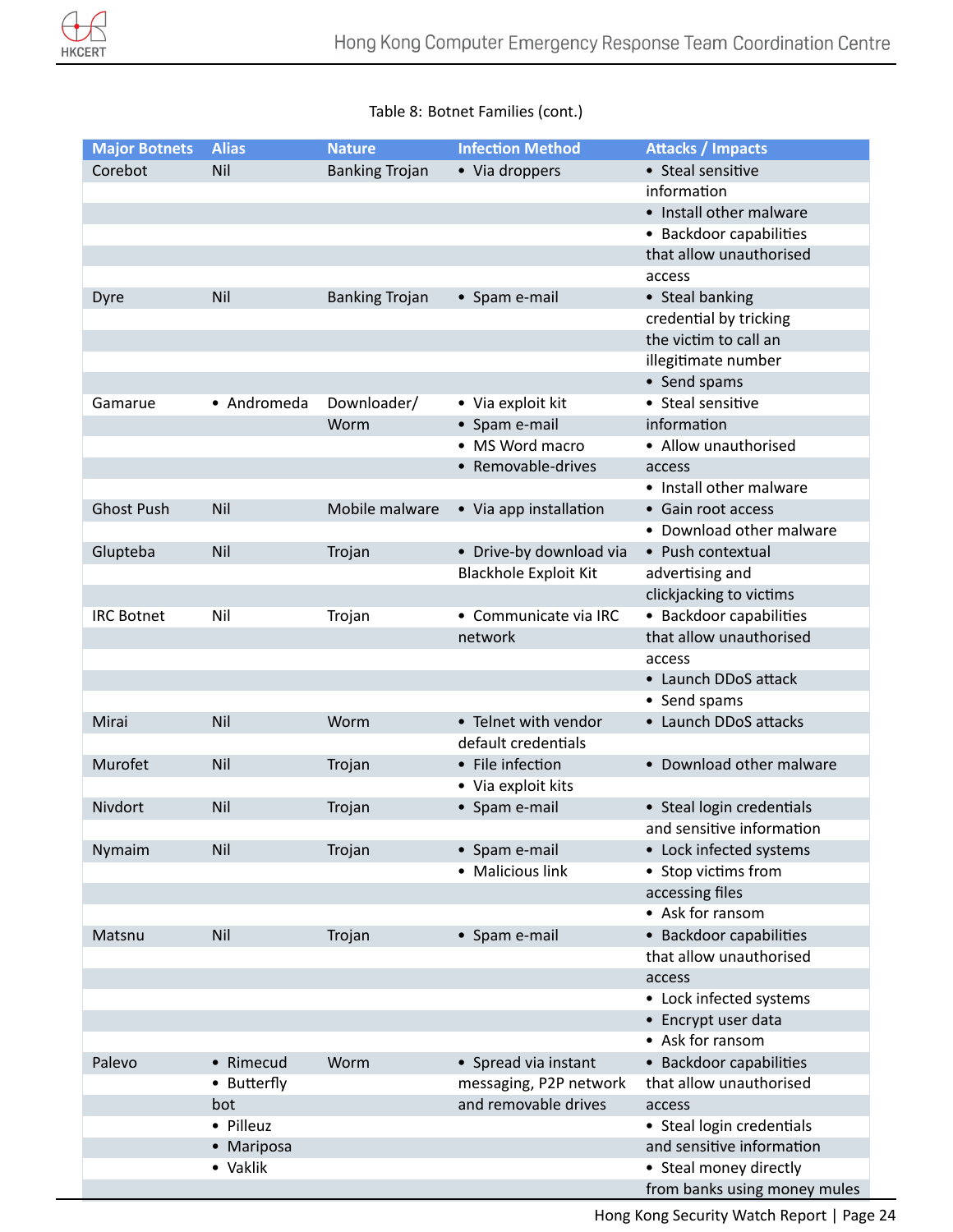

## Table 9: Botnet Families (cont.)

| <b>Major Botnets</b> | <b>Alias</b> | <b>Nature</b>         | <b>Infection Method</b>  | <b>Attacks / Impacts</b> |
|----------------------|--------------|-----------------------|--------------------------|--------------------------|
| Pushdo               | • Cutwail    | Downloader            | • Hiding its malicious   | • Download other banking |
|                      | • Pandex     |                       | network traffic          | malware (e.g. Zeus and   |
|                      |              |                       | • Domain generation      | Spyeye)                  |
|                      |              |                       | algorithm (DGA)          | • Launch DDoS attacks    |
|                      |              |                       | capability               | • Send spams             |
|                      |              |                       | · Distribute via drive   |                          |
|                      |              |                       | by download              |                          |
|                      |              |                       | • Exploit browser and    |                          |
|                      |              |                       | plugins' vulnerabilities |                          |
| Ramnit               | Nil          | Worm                  | • File infection         | • Backdoor capabilities  |
|                      |              |                       | • Via exploit kits       | that allow unauthorised  |
|                      |              |                       | • Public FTP servers     | access                   |
|                      |              |                       |                          | • Steal login            |
|                      |              |                       |                          | credentials and          |
|                      |              |                       |                          | sensitive information    |
| Sality               | Nil          | Trojan                | • Rootkit techniques to  | • Send spams             |
|                      |              |                       | maintain persistence     | • Proxying of            |
|                      |              |                       | • Communicate via P2P    | communications           |
|                      |              |                       | network                  | • Steal sensitive        |
|                      |              |                       | • Spread via removable   | information              |
|                      |              |                       | drives and shares        | • Compromise web servers |
|                      |              |                       | • Disable security       | and/or coordinating      |
|                      |              |                       | software                 | distributed computing    |
|                      |              |                       | • Use polymorphic and    | tasks for the purpose of |
|                      |              |                       | entry point obscuring    | processing intensive     |
|                      |              |                       | (EPO) techniques to      | tasks (e.g. password     |
|                      |              |                       | infect files             | cracking)                |
|                      |              |                       |                          | • Install other malware  |
| Slenfbot             | Nil          | Worm                  | • Spread via removable   | • Backdoor capabilities  |
|                      |              |                       | drives and shares        | that allow unauthorised  |
|                      |              |                       |                          | access                   |
|                      |              |                       |                          | • Download financial     |
|                      |              |                       |                          | malware                  |
|                      |              |                       |                          | • Sending spam           |
|                      |              |                       |                          | • Launch DDoS attacks    |
| Tinba                | • TinyBanker | <b>Banking Trojan</b> | • Via exploit kit        | • Steal banking          |
|                      | • Zusy       |                       | • Spam e-mail            | credential and sensitive |
|                      |              |                       |                          | information              |
| Torpig               | • Sinowal    | Trojan                | • Rootkit techniques to  | • Steal sensitive        |
|                      | • Anserin    |                       | maintain persistence     | information              |
|                      |              |                       | (Mebroot rootkit)        | • Man in the browser     |
|                      |              |                       | • Domain generation      | attack                   |
|                      |              |                       | algorithm (DGA)          |                          |
|                      |              |                       | capability               |                          |
|                      |              |                       | · Distribute via drive   |                          |
|                      |              |                       | by download              |                          |